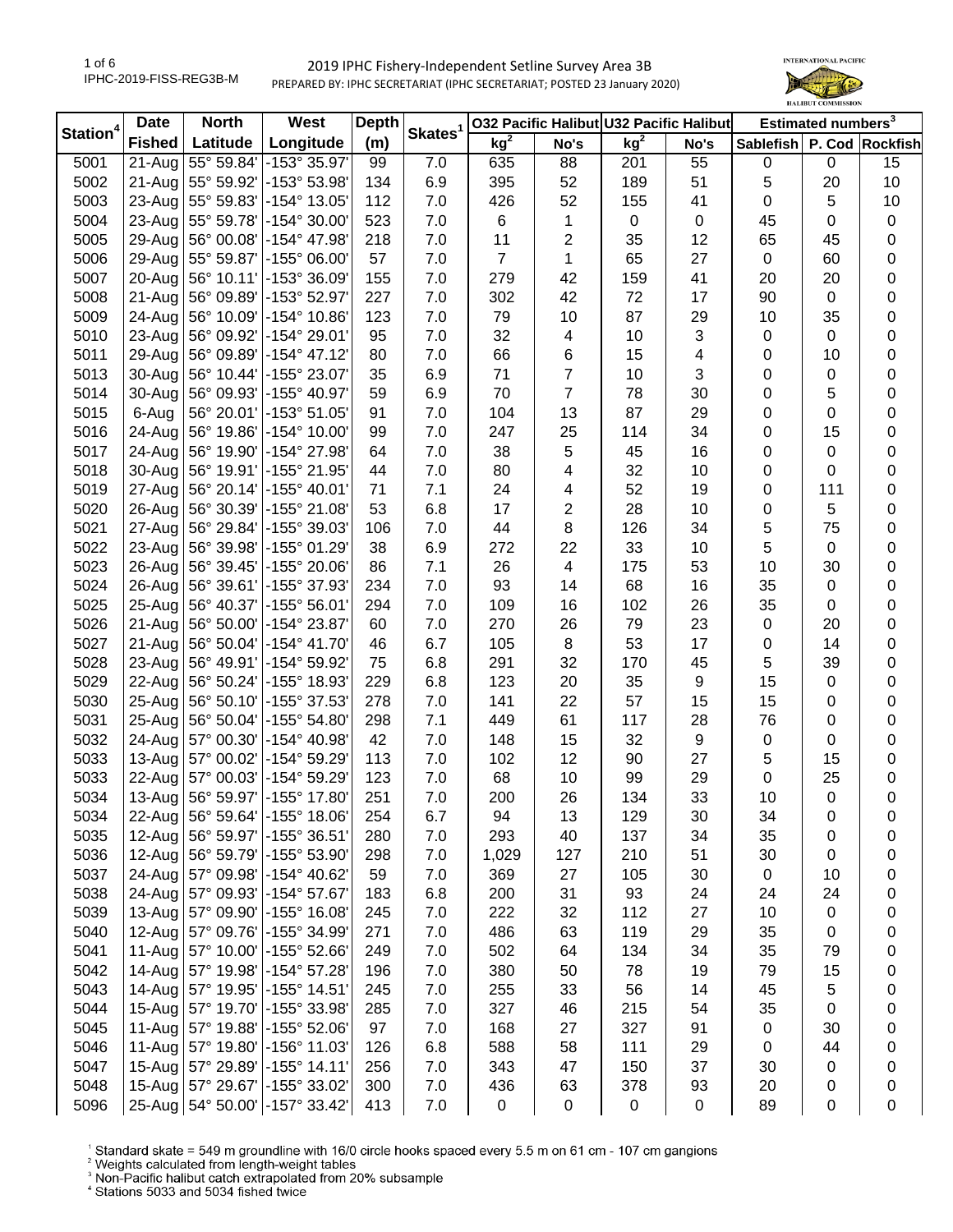

| Station <sup>4</sup> | <b>Date</b>   | <b>North</b>        | West                               | <b>Depth</b> |                     | 032 Pacific Halibut U32 Pacific Halibut |                |        |             | Estimated numbers <sup>3</sup> |     |                  |
|----------------------|---------------|---------------------|------------------------------------|--------------|---------------------|-----------------------------------------|----------------|--------|-------------|--------------------------------|-----|------------------|
|                      | <b>Fished</b> | Latitude            | Longitude                          | (m)          | Skates <sup>1</sup> | kg <sup>2</sup>                         | No's           | $kg^2$ | No's        | Sablefish                      |     | P. Cod Rockfish  |
| 5097                 | $25 - Aug$    | 54° 50.01'          | $-157^{\circ}$ 49.86               | 165          | 7.0                 | 78                                      | 12             | 139    | 46          | 50                             | 104 | $\boldsymbol{0}$ |
| 5098                 | 24-Aug        | 55° 00.04'          | -157° 15.01'                       | 190          | 7.0                 | 35                                      | 3              | 57     | 19          | 35                             | 94  | $\pmb{0}$        |
| 5099                 | $25 - Aug$    | 55° 00.00'          | -157° 32.01'                       | 95           | 7.0                 | 585                                     | 77             | 193    | 59          | $\mathbf 0$                    | 104 | 5                |
| 5102                 | 21-Aug        | 55° 10.01'          | -156° 22.34'                       | 508          | 7.0                 | $\pmb{0}$                               | $\pmb{0}$      | 0      | $\mathbf 0$ | 45                             | 0   | 0                |
| 5103                 | 21-Aug        | 55° 10.00'          | -156° 38.80'                       | 529          | 7.0                 | 0                                       | 0              | 0      | 0           | 84                             | 0   | 0                |
| 5104                 | 24-Aug        | 55° 10.01'          | $-156°57.17'$                      | 154          | 7.0                 | 23                                      | 4              | 46     | 13          | 79                             | 139 | 0                |
| 5105                 | 24-Aug        | 55° 10.03'          | $-157^{\circ}$ 14.01               | 112          | 7.0                 | 163                                     | 14             | 64     | 27          | 45                             | 69  | 0                |
| 5106                 | 23-Aug        | 55° 10.12'          | $-157^{\circ}$ 32.01               | 84           | 7.0                 | 715                                     | 88             | 317    | 94          | $\pmb{0}$                      | 20  | $\boldsymbol{0}$ |
| 5108                 | 26-Aug        | 55° 10.02'          | -158° 07.01'                       | 102          | 7.0                 | 185                                     | 31             | 412    | 132         | $\pmb{0}$                      | 119 | 0                |
| 5109                 | 21-Aug        | 55° 19.99'          | -156° 39.20'                       | 115          | 7.0                 | 127                                     | 18             | 129    | 48          | 5                              | 168 | 0                |
| 5110                 | 22-Aug        | 55° 20.27'          | -156° 55.99'                       | 91           | 6.9                 | 238                                     | 28             | 234    | 85          | 0                              | 69  | $\boldsymbol{0}$ |
| 5111                 | 23-Aug        | 55° 20.01'          | -157° 13.44'                       | 90           | 7.0                 | 167                                     | 24             | 252    | 94          | 0                              | 64  | $\pmb{0}$        |
| 5112                 | 23-Aug        | 55° 20.11'          | -157° 31.02'                       | 84           | 7.0                 | 221                                     | 28             | 229    | 85          | 0                              | 59  | $\boldsymbol{0}$ |
| 5114                 | 27-Aug        | 55° 20.00'          | -158° 05.97'                       | 104          | 7.0                 | 134                                     | 23             | 360    | 105         | 0                              | 158 | $\boldsymbol{0}$ |
| 5115                 | 27-Aug        | 55° 19.99'          | -158° 23.38'                       | 143          | 7.0                 | 58                                      | 10             | 234    | 68          | 40                             | 0   | $\boldsymbol{0}$ |
| 5116                 | 24-Jul        | 55° 29.84'          | -156° 37.99'                       | 179          | 7.0                 | 177                                     | 19             | 20     | 5           | 30                             | 75  | 5                |
| 5117                 | 22-Aug        | 55° 29.95'          | -156° 54.98'                       | 88           | 7.0                 | 667                                     | 87             | 387    | 119         | $\pmb{0}$                      | 25  | 30               |
| 5118                 | 7-Sep         | 55° 30.03'          | -157° 12.97'                       | 86           | 7.0                 | 195                                     | 30             | 347    | 115         | 0                              | 69  | $\boldsymbol{0}$ |
| 5119                 | 8-Sep         | 55° 30.00'          | -157° 30.99'                       | 91           | 7.0                 | 121                                     | 20             | 332    | 109         | 0                              | 89  | 0                |
| 5120                 | 8-Sep         | 55° 29.99'          | -157° 47.94'                       | 95           | 7.0                 | 33                                      | 4              | 153    | 57          | 10                             | 218 | $\boldsymbol{0}$ |
| 5121                 | 8-Sep         | 55° 30.00'          | -158° 06.23'                       | 128          | 7.0                 | 52                                      | 6              | 196    | 56          | 40                             | 10  | 0                |
| 5122                 | 27-Aug        | 55° 30.01'          | $-158°24.01'$                      | 143          | 7.0                 | 47                                      | 7              | 69     | 19          | 79                             | 0   | 0                |
| 5124                 | 7-Sep         | 55° 40.00'          | -157° 12.85'                       | 84           | 7.0                 | 61                                      | 8              | 181    | 74          | $\pmb{0}$                      | 104 | 0                |
| 5125                 | 7-Sep         | 55° 40.01'          | -157° 29.35'                       | 99           | 7.0                 | 79                                      | 14             | 344    | 122         | $\pmb{0}$                      | 79  | 0                |
| 5126                 | 3-Sep         | 55° 40.05'          | -157° 47.99'                       | 132          | 7.0                 | 27                                      | 5              | 107    | 31          | 55                             | 5   | 0                |
| 5127                 | 3-Sep         | 55° 40.05'          | -158° 05.99'                       | 126          | 7.0                 | 38                                      | 6              | 181    | 51          | 45                             | 15  | $\boldsymbol{0}$ |
| 5128                 | 9-Sep         | 55° 40.01'          | -158° 23.08'                       | 130          | 7.0                 | 18                                      | $\mathbf{2}$   | 84     | 21          | 79                             | 54  | $\pmb{0}$        |
| 5129                 | 9-Sep         | 55° 40.00'          | -158° 40.78'                       | 88           | 7.0                 | 211                                     | 26             | 340    | 127         | $\pmb{0}$                      | 20  | $\pmb{0}$        |
| 5130                 | 4-Sep         | 55° 50.00'          | -157° 12.10'                       | 101          | 7.0                 | 43                                      | $\bf 8$        | 296    | 103         | 5                              | 74  | $\pmb{0}$        |
| 5131                 | 4-Sep         | 55° 50.00'          | -157° 29.73'                       | 101          | 7.0                 | 18                                      | 3              | 89     | 33          | 40                             | 35  | $\pmb{0}$        |
| 5132                 | 3-Sep         | 55° 49.89'          | $-157^{\circ}$ 48.00               | 117          | 7.0                 | 51                                      | $\overline{7}$ | 275    | 82          | $\mathbf 0$                    | 25  | $\boldsymbol{0}$ |
| 5133                 | 3-Sep         | 55° 49.89'          | -158° 04.99                        | 84           | 7.0                 | 265                                     | 36             | 360    | 121         | 0                              | 79  | 0                |
| 5134                 | 3-Aug         | 55° 50.00'          | -158° 22.97'                       | 110          | 7.0                 | 268                                     | 35             | 316    | 89          | 15                             | 50  | 0                |
| 5135                 | 2-Aug         |                     | 55° 59.97' - 157° 29.00'           | 106          | 7.0                 | 284                                     | 40             | 576    | 164         | 0                              | 15  | $\boldsymbol{0}$ |
| 5136                 | 2-Aug         |                     | 55° 59.99' - 157° 47.18'           | 121          | 7.0                 | 64                                      | 9              | 171    | 53          | 0                              | 20  | 0                |
| 5137                 | 3-Aug         |                     | 55° 59.93' - 158° 05.03'           | 84           | 7.0                 | 171                                     | 17             | 265    | 98          | 0                              | 104 | 0                |
| 5138                 | 5-Aug         |                     | 56° 09.94' - 157° 46.99'           | 159          | 7.0                 | 625                                     | 72             | 257    | 65          | 5                              | 124 | 10               |
| 5139                 | 4-Aug         | 56° 10.01'          | -158° 04.91'                       | 68           | 7.0                 | 833                                     | 71             | 161    | 53          | 0                              | 5   | 5                |
| 5140                 | 4-Aug         | 56° 20.06'          | -158° 04.01'                       | 60           | 7.0                 | 648                                     | 49             | 56     | 16          | 0                              | 10  | 0                |
| 5141                 | 17-Jun        | 54° 30.07'          | -159° 00.80'                       | 258          | 7.0                 | 6                                       | 1              | 24     | 6           | 69                             | 0   | 0                |
| 5142                 |               | 12-Jun   54° 29.62' | -159° 17.03'                       | 154          | 7.0                 | 0                                       | 0              | 27     | 8           | 30                             | 10  | 0                |
| 5143                 | $11 - Jun$    | 54° 29.88'          | -159° 34.20'                       | 113          | 7.0                 | 347                                     | 47             | 178    | 48          | $\pmb{0}$                      | 233 | 15               |
| 5144                 | $11 - Jun$    | 54° 30.45'          | -159° 50.96'                       | 115          | 7.0                 | 74                                      | 11             | 180    | 54          | $\pmb{0}$                      | 15  | 0                |
| 5145                 | 2-Jun         | 54° 30.09'          | -160° 08.74'                       | 117          | 7.0                 | 68                                      | 9              | 232    | 65          | 10                             | 5   | 0                |
| 5146                 | 16-Jun        | 54° 40.09'          | -158° 25.12'                       | 201          | 7.0                 | 86                                      | 14             | 59     | 15          | 85                             | 0   | 0                |
| 5147                 | 17-Jun        | 54° 39.76'          | -158° 42.09'                       | 102          | 7.0                 | 240                                     | 33             | 202    | 57          | 0                              | 129 | 5                |
| 5148                 |               | 12-Jun 54° 40.01'   | -159° 00.13'                       | 90           | 7.0                 | 257                                     | 38             | 290    | 84          | 0                              | 75  | 5                |
| 5149                 |               | 12-Jun   54° 39.63' | -159° 17.06'                       | 73           | 7.0                 | 149                                     | 19             | 155    | 44          | 0                              | 45  | 0                |
| 5150                 |               |                     | 10-Jun   54° 39.19'   -159° 34.29' | 71           | 7.0                 | 316                                     | 26             | 204    | 61          | 0                              | 168 | 0                |
| 5151                 | 2-Jun         |                     | 54° 40.04' - 159° 51.86'           | 75           | 7.0                 | 637                                     | 64             | 267    | 79          | 0                              | 84  | 0                |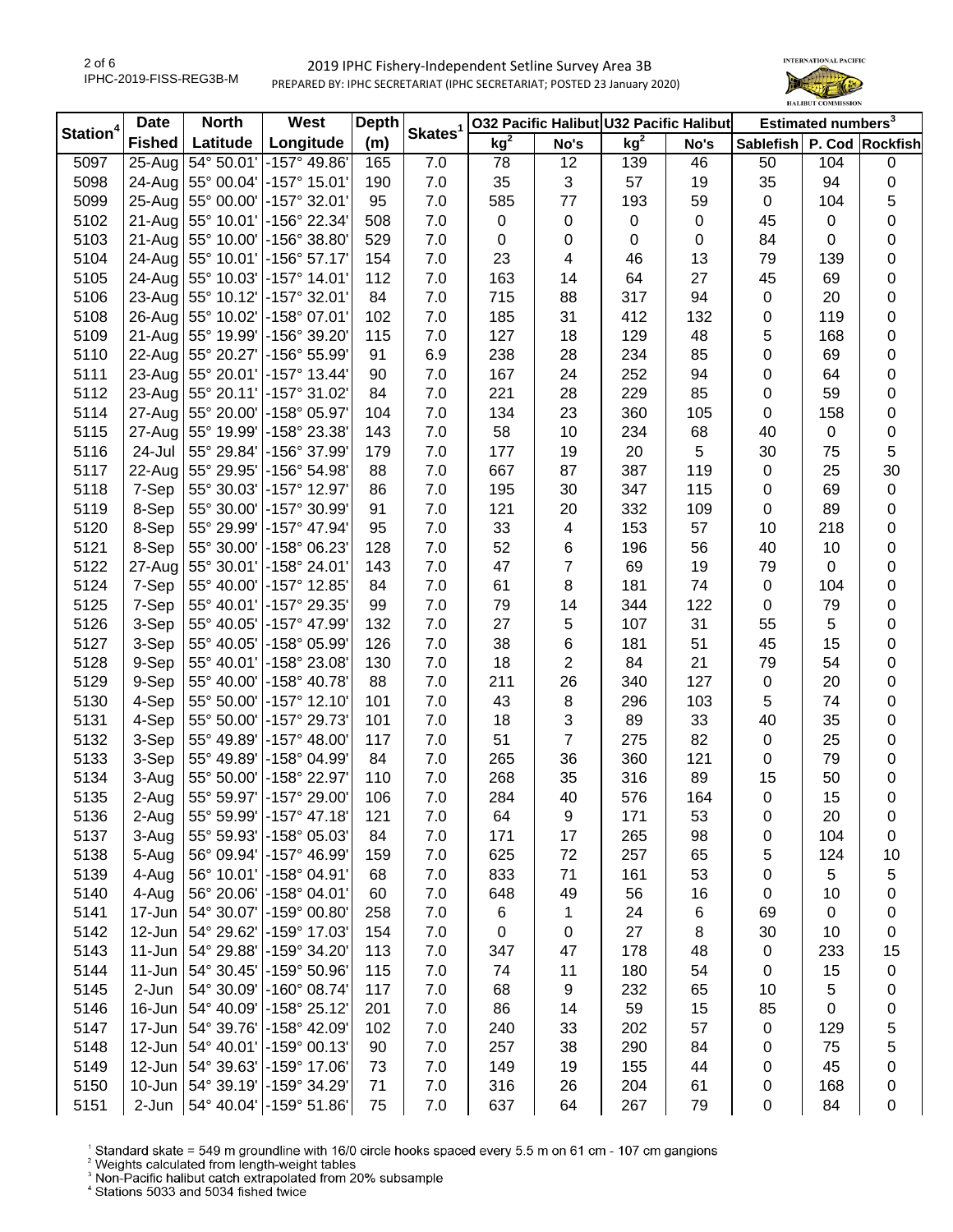

| Station <sup>4</sup> | <b>Date</b>   | <b>North</b>      | West                               | <b>Depth</b> |                     |                 |              | 032 Pacific Halibut U32 Pacific Halibut |                         | Estimated numbers <sup>3</sup> |             |                  |
|----------------------|---------------|-------------------|------------------------------------|--------------|---------------------|-----------------|--------------|-----------------------------------------|-------------------------|--------------------------------|-------------|------------------|
|                      | <b>Fished</b> | Latitude          | Longitude                          | (m)          | Skates <sup>1</sup> | kg <sup>2</sup> | No's         | kg <sup>2</sup>                         | No's                    | Sablefish P. Cod Rockfish      |             |                  |
| 5152                 | 2-Jun         | 54° 39.73'        | $-160^{\circ}$ 08.44'              | 88           | 7.0                 | 397             | 44           | 340                                     | 93                      | 0                              | 193         | $\pmb{0}$        |
| 5153                 | $16$ -Jun $ $ | 54° 50.04'        | -158° 07.36'                       | 115          | 7.0                 | 332             | 43           | 151                                     | 47                      | 35                             | 80          | $\boldsymbol{0}$ |
| 5154                 | 16-Jun        | 54° 50.06'        | -158° 24.71'                       | 196          | 7.0                 | 32              | 5            | 71                                      | 19                      | 65                             | 0           | $\pmb{0}$        |
| 5155                 | 9-Jun         | 54° 50.06'        | -158° 42.22'                       | 99           | 7.0                 | 157             | 22           | 166                                     | 59                      | 0                              | 114         | $\pmb{0}$        |
| 5156                 | 9-Jun         | 54° 50.05'        | -158° 59.88'                       | 73           | 7.0                 | 53              | 8            | 105                                     | 36                      | 0                              | 65          | $\pmb{0}$        |
| 5157                 | 3-Jun         | 54° 49.97'        | $-159°51.81'$                      | 55           | 7.0                 | 106             | 12           | 81                                      | 30                      | 0                              | 134         | $\pmb{0}$        |
| 5158                 | 1-Jun         | 54° 50.04'        | -160° 08.99'                       | 68           | 7.0                 | $77$            | 8            | 112                                     | 35                      | 0                              | 70          | 0                |
| 5159                 | 1-Jun         | 54° 49.90'        | -160° 25.78'                       | 82           | 7.0                 | 86              | 9            | 105                                     | 35                      | 5                              | 218         | $\pmb{0}$        |
| 5160                 | $18$ -Jun     | 55° 00.05'        | -158° 24.91'                       | 208          | 7.0                 | 105             | 17           | 53                                      | 13                      | 130                            | $\mathbf 0$ | $\pmb{0}$        |
| 5161                 |               | 18-Jun 55° 00.01' | -158° 41.99'                       | 128          | 7.0                 | 51              | 8            | 137                                     | 42                      | 10                             | 84          | $\pmb{0}$        |
| 5162                 | 9-Jun         | 54° 59.85'        | $-158^{\circ} 59.10'$              | 84           | 7.0                 | 63              | 6            | 96                                      | 31                      | 0                              | 135         | $\pmb{0}$        |
| 5163                 | 8-Jun         | 54° 58.96'        | -159° 15.08'                       | 49           | 7.0                 | 80              | 6            | 50                                      | 18                      | 0                              | 170         | $\pmb{0}$        |
| 5164                 | $31$ -May     | 55° 00.18'        | $-160^{\circ}$ 26.89               | 110          | 7.0                 | 101             | 10           | 212                                     | 65                      | 0                              | 75          | $\pmb{0}$        |
| 5165                 | $31$ -May     | 54° 59.93'        | $-160^{\circ}$ 43.90               | 80           | 7.0                 | 125             | 15           | 147                                     | 45                      | 0                              | 60          | 5                |
| 5166                 | $18$ -Jun     | 55° 09.88'        | -158° 24.05'                       | 183          | 7.0                 | 5               | 1            | 19                                      | $\sqrt{5}$              | 94                             | 0           | $\pmb{0}$        |
| 5167                 | $18$ -Jun     | 55° 09.84'        | -158° 41.81'                       | 203          | 7.0                 | 5               | 1            | 6                                       | $\sqrt{2}$              | 95                             | 0           | $\pmb{0}$        |
| 5168                 | 8-Jun         | 55° 09.89'        | -158° 59.31'                       | 134          | 7.0                 | 46              | 8            | 50                                      | 14                      | 60                             | 10          | $\pmb{0}$        |
| 5169                 | 8-Jun         | 55° 09.78'        | -159° 17.00'                       | 71           | 7.0                 | 213             | 14           | 90                                      | 29                      | $\mathbf 0$                    | 120         | 0                |
| 5170                 | 7-Jun         | 55° 19.91'        | -158° 41.88'                       | 187          | 7.0                 | 117             | 14           | $\mathbf 0$                             | $\pmb{0}$               | 94                             | 0           | $\pmb{0}$        |
| 5171                 | 7-Jun         | 55° 20.09'        | -158° 58.92'                       | 183          | 7.0                 | 14              | 2            | 21                                      | $\sqrt{5}$              | 50                             | 0           | 0                |
| 5172                 | $15 - Jun$    | 55° 19.93'        | -159° 16.74'                       | 176          | 7.0                 | 6               | 1            | 11                                      | $\mathbf{3}$            | 45                             | 0           | $\pmb{0}$        |
| 5173                 | 15-Jun        | 55° 19.93'        | -159° 33.89'                       | 139          | 7.0                 | 75              | 9            | 107                                     | 28                      | 10                             | 0           | 0                |
| 5174                 | $15$ -Jun     | 55° 19.99'        | -159° 51.91'                       | 82           | 7.0                 | 50              | 4            | 87                                      | 28                      | 0                              | 79          | 0                |
| 5175                 | 7-Jun         | 55° 30.12'        | -158° 40.53'                       | 161          | 7.0                 | 19              | 3            | 15                                      | $\overline{\mathbf{4}}$ | 54                             | $\mathbf 0$ | $\pmb{0}$        |
| 5176                 | 6-Jun         | 55° 29.96'        | -158° 58.99'                       | 108          | 7.0                 | 117             | 14           | 138                                     | 44                      | 5                              | 60          | $\pmb{0}$        |
| 5177                 | 6-Jun         | 55° 29.97'        | -159° 17.13'                       | 123          | 7.0                 | 51              | $\,6$        | 220                                     | 62                      | 30                             | 75          | $\boldsymbol{0}$ |
| 5178                 |               | 29-May 55° 30.02' | -159° 34.29'                       | 165          | 7.0                 | 213             | 26           | 143                                     | 39                      | 15                             | 74          | $\pmb{0}$        |
| 5179                 |               | 29-May 55° 30.09' | -159° 52.13'                       | 166          | 7.0                 | 178             | 29           | 174                                     | 47                      | $\mathbf 0$                    | 60          | 5                |
| 5181                 | 6-Jun         | 55° 39.81'        | $-158°58.85'$                      | 152          | 7.0                 | 25              | $\mathbf{3}$ | 41                                      | 12                      | 50                             | $\mathbf 0$ | $\boldsymbol{0}$ |
| 5182                 |               | 28-May 55° 39.99' | -159° 16.84'                       | 102          | 7.0                 | 47              | 8            | 145                                     | 48                      | 5                              | 85          | $\boldsymbol{0}$ |
| 5183                 | $29$ -May     | 55° 40.16'        | -159° 51.95                        | 126          | 7.0                 | 159             | 12           | 50                                      | 17                      | 0                              | 188         | 5                |
| 5184                 |               | 28-May 55° 50.02' | -158° 58.74'                       | 124          | 7.0                 | 256             | 29           | 177                                     | 51                      | 0                              | 65          | $\pmb{0}$        |
| 5185                 | $28$ -May     | 55° 49.84'        | -159° 16.70'                       | 57           | 7.0                 | 151             | 12           | 81                                      | 25                      | 0                              | 149         | $\pmb{0}$        |
| 5186                 |               | 22-Jun 53° 59.97' | -163° 14.85'                       | 86           | 7.0                 | 61              | 8            | 84                                      | 26                      | 0                              | 204         | $\boldsymbol{0}$ |
| 5187                 |               |                   | 22-Jun   53° 59.91'   -163° 32.35' | 99           | 7.0                 | 0               | 0            | 23                                      | 9                       | 5                              | 282         | 0                |
| 5188                 |               |                   | 23-Jun   54° 00.13' - 163° 48.79'  | 95           | 7.0                 | 25              | 3            | 82                                      | 29                      | 0                              | 176         | 0                |
| 5189                 |               | 30-Jun 54° 09.93' | -161° 33.88'                       | 135          | 7.0                 | 60              | 8            | 46                                      | 16                      | 35                             | 158         | 5                |
| 5190                 |               | 30-Jun 54° 09.89' | $-161°51.15'$                      | 82           | 7.0                 | 285             | 37           | 162                                     | 48                      | 0                              | 104         | 15               |
| 5191                 |               | 21-Jun 54° 10.00' | -162° 08.48'                       | 86           | 7.0                 | 211             | 24           | 170                                     | 50                      | 0                              | 80          | 5                |
| 5193                 |               | 23-Jun 54° 09.95' | -163° 50.08'                       | 90           | 7.0                 | 61              | 9            | 116                                     | 39                      | 0                              | 74          | 0                |
| 5194                 |               | 10-Jun 54° 20.05' | -160° 07.96'                       | 322          | 7.0                 | $\pmb{0}$       |              | $\mathbf 0$                             | $\mathsf 0$             | 54                             | 0           | 10               |
| 5195                 | $10$ -Jun     | 54° 19.98'        | $-160^{\circ}$ 26.11'              | 126          | 7.0                 | 32              | 0<br>4       | 80                                      | 33                      | 35                             | 15          | $\pmb{0}$        |
|                      |               |                   | -160° 42.88'                       |              |                     |                 |              |                                         |                         |                                |             |                  |
| 5196                 | $1-Jul$       | 54° 20.09'        |                                    | 106<br>128   | 7.0                 | 168             | 25           | 97                                      | 26                      | 30                             | 178         | 15               |
| 5197                 | $1-Jul$       | 54° 19.96'        | -160° 59.97'                       |              | 7.0                 | 51              | 9            | 108                                     | 37                      | 20                             | 139         | 0                |
| 5198                 | $1-Jul$       |                   | 54° 19.93' - 161° 17.08'           | 106          | 7.0                 | 246             | 34           | 104                                     | 29                      | 10                             | 188         | 25               |
| 5199                 | 2-Jul         | 54° 20.02'        | -161° 34.02'                       | 144          | 7.0                 | 68              | 10           | 198                                     | 54                      | 20                             | 25          | $\pmb{0}$        |
| 5200                 | 3-Jul         |                   | 54° 20.11' - 161° 51.75'           | 73           | 7.0                 | 342             | 28           | 176                                     | 49                      | 0                              | 228         | 0                |
| 5201                 | 3-Jul         | 54° 19.60'        | -162° 09.13'                       | 59           | 7.0                 | 519             | 37           | 201                                     | 66                      | 0                              | 45          | 0                |
| 5202                 |               |                   | 18-Jun   54° 20.04' - 163° 17.08'  | 49           | 7.0                 | 877             | 66           | 113                                     | 34                      | 0                              | 60          | 15               |
| 5203                 | $19$ -Jun     |                   | 54° 20.07' - 163° 33.89'           | 112          | 7.0                 | 5               | 1            | 87                                      | 29                      | 25                             | 59          | 0                |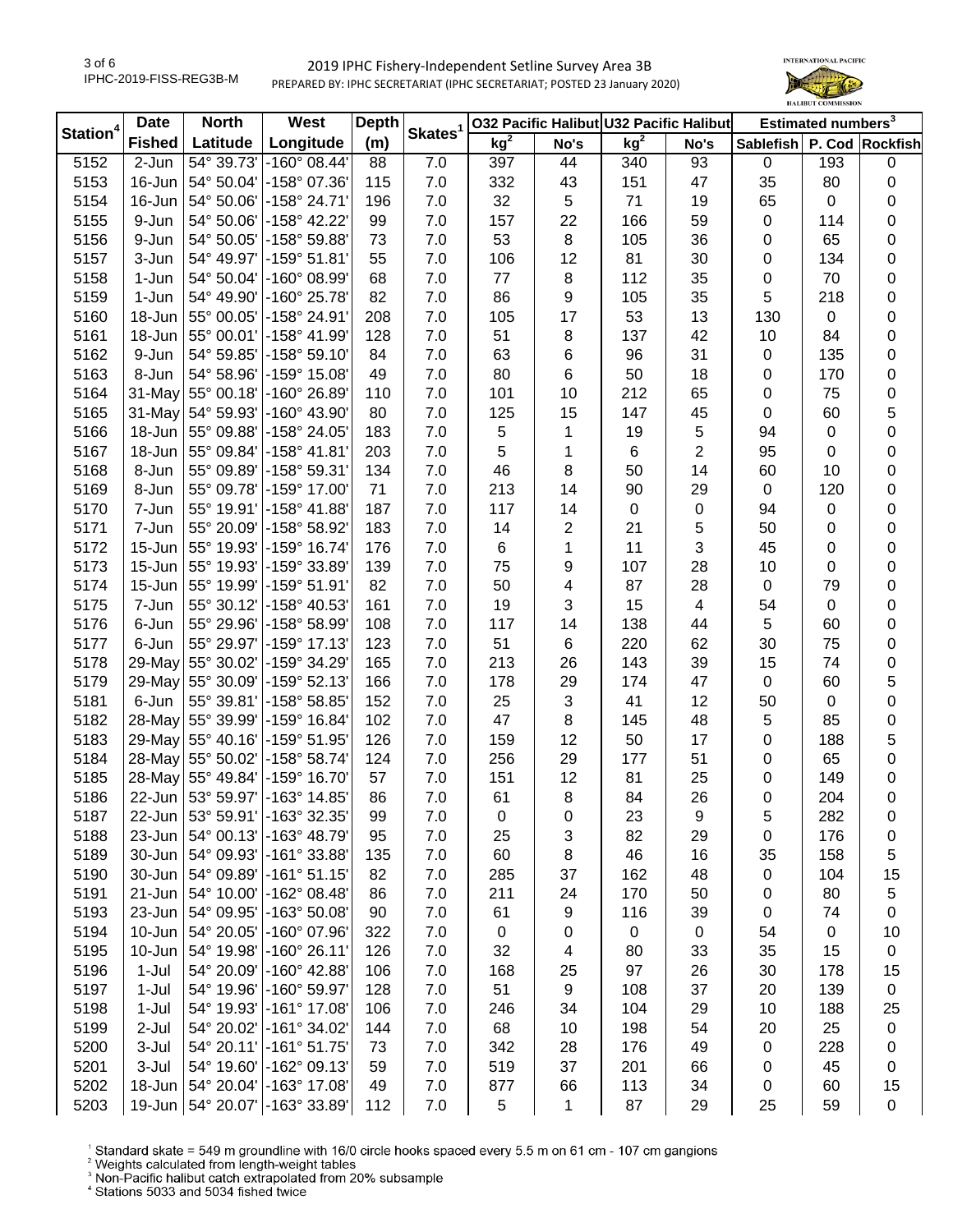

| kg <sup>2</sup><br>kg <sup>2</sup><br><b>Fished</b><br>Latitude<br>Longitude<br>(m)<br>Sablefish P. Cod Rockfish<br>No's<br>No's<br>5204<br>54° 20.03'<br>$-163°50.86'$<br>7.0<br>24-Jun<br>113<br>41<br>5<br>119<br>39<br>10<br>25<br>0<br>5205<br>$24$ -Jun<br>54° 20.17'<br>$-164^{\circ}$ 09.01<br>95<br>6<br>22<br>$\sqrt{5}$<br>116<br>7.0<br>1<br>58<br>0<br>5206<br>10-Jun<br>54° 30.03'<br>-160° 26.14'<br>7.0<br>18<br>3<br>43<br>13<br>20<br>20<br>148<br>0<br>5<br>5<br>5207<br>$11 - Jun$<br>54° 30.02'<br>-160° 42.93'<br>7.0<br>35<br>139<br>1<br>14<br>10<br>0<br>-161° 00.12'<br>5208<br>11-Jun<br>54° 30.02'<br>7.0<br>0<br>27<br>60<br>130<br>11<br>5<br>0<br>0<br>-161° 18.22'<br>5209<br>$11 -$ Jul<br>54° 30.15'<br>102<br>44<br>117<br>7.0<br>11<br>158<br>25<br>35<br>0<br>5210<br>$2-Jul$<br>54° 29.95'<br>-161° 34.92'<br>7.0<br>290<br>26<br>222<br>67<br>$\boldsymbol{0}$<br>66<br>40<br>0<br>5211<br>2-Jul<br>54° 30.22'<br>$-161°51.83'$<br>7.0<br>67<br>9<br>141<br>40<br>25<br>139<br>0<br>0<br>85<br>5212<br>54° 29.95'<br>$-162°09.12'$<br>7.0<br>14<br>51<br>45<br>9-Jul<br>143<br>190<br>15<br>0<br>5213<br>9-Jul<br>54° 30.02'<br>-162° 26.07'<br>13<br>101<br>28<br>15<br>5<br>146<br>7.0<br>100<br>0<br>5<br>5214<br>54° 30.01'<br>-163° 17.87'<br>75<br>7.0<br>38<br>5<br>114<br>36<br>0<br>18-Jun<br>70<br>5215<br>54° 30.03'<br>-163° 34.96'<br>7.0<br>33<br>4<br>31<br>14<br>40<br>19-Jun<br>101<br>40<br>0<br>53<br>5216<br>54° 30.12'<br>-163° 52.92'<br>91<br>7.0<br>6<br>118<br>42<br>$\boldsymbol{0}$<br>30<br>19-Jun<br>0<br>5217<br>24-Jun<br>54° 30.00'<br>$-164^{\circ}$ 09.71<br>95<br>7.0<br>27<br>4<br>124<br>39<br>10<br>35<br>0<br>3<br>5218<br>12-Jun<br>54° 40.09'<br>$-160^{\circ} 26.16$<br>7.0<br>28<br>70<br>23<br>101<br>0<br>100<br>0<br>97<br>3<br>5219<br>12-Jun<br>54° 40.05'<br>$-160^{\circ}$ 43.06<br>95<br>7.0<br>133<br>41<br>134<br>0<br>0<br>80<br>5220<br>11-Jun<br>54° 40.05'<br>$-161°01.06'$<br>7.0<br>9<br>174<br>51<br>91<br>0<br>30<br>0<br>5221<br>12-Jul<br>$-161°$ 18.11<br>116<br>17<br>25<br>54° 40.16'<br>137<br>7.0<br>151<br>46<br>30<br>0<br>$\sqrt{5}$<br>5222<br>$11 -$ Jul<br>54° 40.16'<br>$-161°34.82'$<br>244<br>24<br>223<br>69<br>0<br>66<br>7.0<br>5<br>5223<br>$10 -$ Jul<br>54° 40.29'<br>$-161°52.97'$<br>7.0<br>572<br>38<br>110<br>31<br>0<br>59<br>54<br>0<br>5224<br>17-Jun<br>54° 39.93'<br>-162° 44.01'<br>7.0<br>49<br>32<br>86<br>4<br>96<br>0<br>90<br>0<br>5225<br>12-Jun<br>54° 50.08'<br>$-160^{\circ}$ 44.01<br>7.0<br>11<br>2<br>24<br>25<br>99<br>69<br>30<br>0<br>5<br>5226<br>29-Jun<br>54° 50.08'<br>$-161°00.83'$<br>7.0<br>131<br>14<br>214<br>65<br>101<br>10<br>0<br>5227<br>12-Jul<br>54° 50.06'<br>$-161^{\circ}$ 18.06<br>7.0<br>80<br>10<br>85<br>26<br>10<br>25<br>102<br>0<br>5228<br>12-Jul<br>54° 50.00'<br>-161° 36.27'<br>387<br>22<br>43<br>77<br>7.0<br>141<br>0<br>40<br>0<br>5229<br>$-162^{\circ}$ 45.08<br>13<br>8-Jul<br>54° 50.16'<br>7.0<br>128<br>41<br>13<br>0<br>49<br>$\mathbf 0$<br>0<br>5230<br>8-Jul<br>54° 49.94'<br>-163° 03.32'<br>289<br>34<br>86<br>25<br>0<br>84<br>7.0<br>93<br>0<br>5231<br>54° 59.93'<br>$-161°01.29'$<br>7.0<br>98<br>11<br>168<br>49<br>0<br>59<br>$\pmb{0}$<br>29-Jun<br>101<br>32<br>5232<br>29-Jun<br>54° 59.92'<br>$-161^{\circ}$ 18.87<br>88<br>7.0<br>471<br>104<br>29<br>0<br>25<br>5<br>5233<br>$-161^{\circ}$ 02.02<br>10<br>13-Jun<br>55° 10.07'<br>93<br>7.0<br>149<br>59<br>18<br>0<br>93<br>$\pmb{0}$<br>5234<br>$25 -$ Jul<br>55° 20.02'<br>-156° 02.86'<br>278<br>7.0<br>695<br>88<br>35<br>8<br>114<br>20<br>0<br>5235<br>$25 -$ Jul<br>55° 20.00'<br>-156° 20.50'<br>174<br>7.0<br>180<br>29<br>27<br>30<br>$\pmb{0}$<br>101<br>50<br>5236<br>55° 29.94'<br>-155° 45.03'<br>218<br>7.0<br>26<br>19<br>5<br>84<br>15<br>26-Jul<br>4<br>30<br>38<br>5237<br>55° 29.96'<br>-156° 02.99<br>201<br>7.0<br>6<br>39<br>11<br>50<br>5<br>26-Jul<br>0<br>5238<br>24-Jul<br>55° 29.91' - 156° 19.99<br>214<br>6.3<br>132<br>20<br>57<br>13<br>36<br>18<br>0<br>-155° 26.06<br>3<br>$\overline{7}$<br>5239<br>27-Jul<br>55° 40.00'<br>181<br>7.0<br>24<br>19<br>35<br>119<br>0<br>26-Jul<br>-155° 44.17'<br>22<br>5240<br>55° 40.00'<br>126<br>7.0<br>148<br>188<br>0<br>287<br>55<br>0<br>5241<br>26-Jul<br>-156° 02.08'<br>7.0<br>30<br>55° 40.01'<br>230<br>221<br>56<br>14<br>0<br>69<br>0<br>24-Jul<br>-156° 19.32'<br>79<br>5242<br>55° 39.98'<br>254<br>7.0<br>588<br>71<br>18<br>109<br>5<br>0<br>5243<br>24-Jul<br>55° 39.99'<br>-156° 36.39'<br>7.0<br>113<br>90<br>238<br>14<br>44<br>11<br>0<br>0<br>5244<br>28-Jul<br>55° 50.02'<br>-155° 07.01<br>7.0<br>114<br>99<br>117<br>16<br>298<br>0<br>0<br>0<br>5<br>5245<br>28-Jul<br>-155° 25.02'<br>22<br>55° 49.88'<br>46<br>7.0<br>175<br>226<br>74<br>0<br>0<br>5246<br>23-Jul<br>-156° 01.02'<br>69<br>119<br>55° 50.00'<br>112<br>7.0<br>493<br>365<br>98<br>15<br>0<br>5247<br>23-Jul<br>55° 50.00'<br>$-156^{\circ}$ 19.00<br>7.0<br>78<br>12<br>19<br>40<br>240<br>75<br>0<br>0<br>5248<br>55° 49.94'<br>-156° 36.00'<br>$7.0$<br>162<br>25<br>40<br>45<br>12-Aug<br>225<br>153<br>0<br>0<br>5249<br>-156° 53.99'<br>17<br>168<br>54<br>6-Sep<br>55° 50.08'<br>134<br>7.0<br>108<br>15<br>74<br>0<br>5250<br>56° 00.00'<br>-155° 42.15'<br>12<br>0<br>1-Aug<br>42<br>7.0<br>124<br>149<br>58<br>0<br>0<br>5251<br>55° 59.99'<br>$-155^{\circ}59.81$<br>47<br>8<br>188<br>64<br>23-Jul<br>77<br>7.0<br>15<br>0<br>0 | Station <sup>4</sup> | <b>Date</b> | <b>North</b> | West | <b>Depth</b> | Skates <sup>1</sup> | 032 Pacific Halibut U32 Pacific Halibut |    |   | Estimated numbers <sup>3</sup> |  |  |
|------------------------------------------------------------------------------------------------------------------------------------------------------------------------------------------------------------------------------------------------------------------------------------------------------------------------------------------------------------------------------------------------------------------------------------------------------------------------------------------------------------------------------------------------------------------------------------------------------------------------------------------------------------------------------------------------------------------------------------------------------------------------------------------------------------------------------------------------------------------------------------------------------------------------------------------------------------------------------------------------------------------------------------------------------------------------------------------------------------------------------------------------------------------------------------------------------------------------------------------------------------------------------------------------------------------------------------------------------------------------------------------------------------------------------------------------------------------------------------------------------------------------------------------------------------------------------------------------------------------------------------------------------------------------------------------------------------------------------------------------------------------------------------------------------------------------------------------------------------------------------------------------------------------------------------------------------------------------------------------------------------------------------------------------------------------------------------------------------------------------------------------------------------------------------------------------------------------------------------------------------------------------------------------------------------------------------------------------------------------------------------------------------------------------------------------------------------------------------------------------------------------------------------------------------------------------------------------------------------------------------------------------------------------------------------------------------------------------------------------------------------------------------------------------------------------------------------------------------------------------------------------------------------------------------------------------------------------------------------------------------------------------------------------------------------------------------------------------------------------------------------------------------------------------------------------------------------------------------------------------------------------------------------------------------------------------------------------------------------------------------------------------------------------------------------------------------------------------------------------------------------------------------------------------------------------------------------------------------------------------------------------------------------------------------------------------------------------------------------------------------------------------------------------------------------------------------------------------------------------------------------------------------------------------------------------------------------------------------------------------------------------------------------------------------------------------------------------------------------------------------------------------------------------------------------------------------------------------------------------------------------------------------------------------------------------------------------------------------------------------------------------------------------------------------------------------------------------------------------------------------------------------------------------------------------------------------------------------------------------------------------------------------------------------------------------------------------------------------------------------------------------------------------------------------------------------------------------------------------------------------------------------------------------------------------------------------------------------------------------------------------------------------------------------------------------------------------------------------------------------------------------------------------------------------------------------------------------------------------------------------------------------------------------------------------------------------------------------------------------------------------------------------------------------------------------------------------------------------|----------------------|-------------|--------------|------|--------------|---------------------|-----------------------------------------|----|---|--------------------------------|--|--|
|                                                                                                                                                                                                                                                                                                                                                                                                                                                                                                                                                                                                                                                                                                                                                                                                                                                                                                                                                                                                                                                                                                                                                                                                                                                                                                                                                                                                                                                                                                                                                                                                                                                                                                                                                                                                                                                                                                                                                                                                                                                                                                                                                                                                                                                                                                                                                                                                                                                                                                                                                                                                                                                                                                                                                                                                                                                                                                                                                                                                                                                                                                                                                                                                                                                                                                                                                                                                                                                                                                                                                                                                                                                                                                                                                                                                                                                                                                                                                                                                                                                                                                                                                                                                                                                                                                                                                                                                                                                                                                                                                                                                                                                                                                                                                                                                                                                                                                                                                                                                                                                                                                                                                                                                                                                                                                                                                                                                                                                                              |                      |             |              |      |              |                     |                                         |    |   |                                |  |  |
|                                                                                                                                                                                                                                                                                                                                                                                                                                                                                                                                                                                                                                                                                                                                                                                                                                                                                                                                                                                                                                                                                                                                                                                                                                                                                                                                                                                                                                                                                                                                                                                                                                                                                                                                                                                                                                                                                                                                                                                                                                                                                                                                                                                                                                                                                                                                                                                                                                                                                                                                                                                                                                                                                                                                                                                                                                                                                                                                                                                                                                                                                                                                                                                                                                                                                                                                                                                                                                                                                                                                                                                                                                                                                                                                                                                                                                                                                                                                                                                                                                                                                                                                                                                                                                                                                                                                                                                                                                                                                                                                                                                                                                                                                                                                                                                                                                                                                                                                                                                                                                                                                                                                                                                                                                                                                                                                                                                                                                                                              |                      |             |              |      |              |                     |                                         |    |   |                                |  |  |
|                                                                                                                                                                                                                                                                                                                                                                                                                                                                                                                                                                                                                                                                                                                                                                                                                                                                                                                                                                                                                                                                                                                                                                                                                                                                                                                                                                                                                                                                                                                                                                                                                                                                                                                                                                                                                                                                                                                                                                                                                                                                                                                                                                                                                                                                                                                                                                                                                                                                                                                                                                                                                                                                                                                                                                                                                                                                                                                                                                                                                                                                                                                                                                                                                                                                                                                                                                                                                                                                                                                                                                                                                                                                                                                                                                                                                                                                                                                                                                                                                                                                                                                                                                                                                                                                                                                                                                                                                                                                                                                                                                                                                                                                                                                                                                                                                                                                                                                                                                                                                                                                                                                                                                                                                                                                                                                                                                                                                                                                              |                      |             |              |      |              |                     |                                         |    |   |                                |  |  |
|                                                                                                                                                                                                                                                                                                                                                                                                                                                                                                                                                                                                                                                                                                                                                                                                                                                                                                                                                                                                                                                                                                                                                                                                                                                                                                                                                                                                                                                                                                                                                                                                                                                                                                                                                                                                                                                                                                                                                                                                                                                                                                                                                                                                                                                                                                                                                                                                                                                                                                                                                                                                                                                                                                                                                                                                                                                                                                                                                                                                                                                                                                                                                                                                                                                                                                                                                                                                                                                                                                                                                                                                                                                                                                                                                                                                                                                                                                                                                                                                                                                                                                                                                                                                                                                                                                                                                                                                                                                                                                                                                                                                                                                                                                                                                                                                                                                                                                                                                                                                                                                                                                                                                                                                                                                                                                                                                                                                                                                                              |                      |             |              |      |              |                     |                                         |    |   |                                |  |  |
|                                                                                                                                                                                                                                                                                                                                                                                                                                                                                                                                                                                                                                                                                                                                                                                                                                                                                                                                                                                                                                                                                                                                                                                                                                                                                                                                                                                                                                                                                                                                                                                                                                                                                                                                                                                                                                                                                                                                                                                                                                                                                                                                                                                                                                                                                                                                                                                                                                                                                                                                                                                                                                                                                                                                                                                                                                                                                                                                                                                                                                                                                                                                                                                                                                                                                                                                                                                                                                                                                                                                                                                                                                                                                                                                                                                                                                                                                                                                                                                                                                                                                                                                                                                                                                                                                                                                                                                                                                                                                                                                                                                                                                                                                                                                                                                                                                                                                                                                                                                                                                                                                                                                                                                                                                                                                                                                                                                                                                                                              |                      |             |              |      |              |                     |                                         |    |   |                                |  |  |
|                                                                                                                                                                                                                                                                                                                                                                                                                                                                                                                                                                                                                                                                                                                                                                                                                                                                                                                                                                                                                                                                                                                                                                                                                                                                                                                                                                                                                                                                                                                                                                                                                                                                                                                                                                                                                                                                                                                                                                                                                                                                                                                                                                                                                                                                                                                                                                                                                                                                                                                                                                                                                                                                                                                                                                                                                                                                                                                                                                                                                                                                                                                                                                                                                                                                                                                                                                                                                                                                                                                                                                                                                                                                                                                                                                                                                                                                                                                                                                                                                                                                                                                                                                                                                                                                                                                                                                                                                                                                                                                                                                                                                                                                                                                                                                                                                                                                                                                                                                                                                                                                                                                                                                                                                                                                                                                                                                                                                                                                              |                      |             |              |      |              |                     |                                         |    |   |                                |  |  |
|                                                                                                                                                                                                                                                                                                                                                                                                                                                                                                                                                                                                                                                                                                                                                                                                                                                                                                                                                                                                                                                                                                                                                                                                                                                                                                                                                                                                                                                                                                                                                                                                                                                                                                                                                                                                                                                                                                                                                                                                                                                                                                                                                                                                                                                                                                                                                                                                                                                                                                                                                                                                                                                                                                                                                                                                                                                                                                                                                                                                                                                                                                                                                                                                                                                                                                                                                                                                                                                                                                                                                                                                                                                                                                                                                                                                                                                                                                                                                                                                                                                                                                                                                                                                                                                                                                                                                                                                                                                                                                                                                                                                                                                                                                                                                                                                                                                                                                                                                                                                                                                                                                                                                                                                                                                                                                                                                                                                                                                                              |                      |             |              |      |              |                     |                                         |    |   |                                |  |  |
|                                                                                                                                                                                                                                                                                                                                                                                                                                                                                                                                                                                                                                                                                                                                                                                                                                                                                                                                                                                                                                                                                                                                                                                                                                                                                                                                                                                                                                                                                                                                                                                                                                                                                                                                                                                                                                                                                                                                                                                                                                                                                                                                                                                                                                                                                                                                                                                                                                                                                                                                                                                                                                                                                                                                                                                                                                                                                                                                                                                                                                                                                                                                                                                                                                                                                                                                                                                                                                                                                                                                                                                                                                                                                                                                                                                                                                                                                                                                                                                                                                                                                                                                                                                                                                                                                                                                                                                                                                                                                                                                                                                                                                                                                                                                                                                                                                                                                                                                                                                                                                                                                                                                                                                                                                                                                                                                                                                                                                                                              |                      |             |              |      |              |                     |                                         |    |   |                                |  |  |
|                                                                                                                                                                                                                                                                                                                                                                                                                                                                                                                                                                                                                                                                                                                                                                                                                                                                                                                                                                                                                                                                                                                                                                                                                                                                                                                                                                                                                                                                                                                                                                                                                                                                                                                                                                                                                                                                                                                                                                                                                                                                                                                                                                                                                                                                                                                                                                                                                                                                                                                                                                                                                                                                                                                                                                                                                                                                                                                                                                                                                                                                                                                                                                                                                                                                                                                                                                                                                                                                                                                                                                                                                                                                                                                                                                                                                                                                                                                                                                                                                                                                                                                                                                                                                                                                                                                                                                                                                                                                                                                                                                                                                                                                                                                                                                                                                                                                                                                                                                                                                                                                                                                                                                                                                                                                                                                                                                                                                                                                              |                      |             |              |      |              |                     |                                         |    |   |                                |  |  |
|                                                                                                                                                                                                                                                                                                                                                                                                                                                                                                                                                                                                                                                                                                                                                                                                                                                                                                                                                                                                                                                                                                                                                                                                                                                                                                                                                                                                                                                                                                                                                                                                                                                                                                                                                                                                                                                                                                                                                                                                                                                                                                                                                                                                                                                                                                                                                                                                                                                                                                                                                                                                                                                                                                                                                                                                                                                                                                                                                                                                                                                                                                                                                                                                                                                                                                                                                                                                                                                                                                                                                                                                                                                                                                                                                                                                                                                                                                                                                                                                                                                                                                                                                                                                                                                                                                                                                                                                                                                                                                                                                                                                                                                                                                                                                                                                                                                                                                                                                                                                                                                                                                                                                                                                                                                                                                                                                                                                                                                                              |                      |             |              |      |              |                     |                                         |    |   |                                |  |  |
|                                                                                                                                                                                                                                                                                                                                                                                                                                                                                                                                                                                                                                                                                                                                                                                                                                                                                                                                                                                                                                                                                                                                                                                                                                                                                                                                                                                                                                                                                                                                                                                                                                                                                                                                                                                                                                                                                                                                                                                                                                                                                                                                                                                                                                                                                                                                                                                                                                                                                                                                                                                                                                                                                                                                                                                                                                                                                                                                                                                                                                                                                                                                                                                                                                                                                                                                                                                                                                                                                                                                                                                                                                                                                                                                                                                                                                                                                                                                                                                                                                                                                                                                                                                                                                                                                                                                                                                                                                                                                                                                                                                                                                                                                                                                                                                                                                                                                                                                                                                                                                                                                                                                                                                                                                                                                                                                                                                                                                                                              |                      |             |              |      |              |                     |                                         |    |   |                                |  |  |
|                                                                                                                                                                                                                                                                                                                                                                                                                                                                                                                                                                                                                                                                                                                                                                                                                                                                                                                                                                                                                                                                                                                                                                                                                                                                                                                                                                                                                                                                                                                                                                                                                                                                                                                                                                                                                                                                                                                                                                                                                                                                                                                                                                                                                                                                                                                                                                                                                                                                                                                                                                                                                                                                                                                                                                                                                                                                                                                                                                                                                                                                                                                                                                                                                                                                                                                                                                                                                                                                                                                                                                                                                                                                                                                                                                                                                                                                                                                                                                                                                                                                                                                                                                                                                                                                                                                                                                                                                                                                                                                                                                                                                                                                                                                                                                                                                                                                                                                                                                                                                                                                                                                                                                                                                                                                                                                                                                                                                                                                              |                      |             |              |      |              |                     |                                         |    |   |                                |  |  |
|                                                                                                                                                                                                                                                                                                                                                                                                                                                                                                                                                                                                                                                                                                                                                                                                                                                                                                                                                                                                                                                                                                                                                                                                                                                                                                                                                                                                                                                                                                                                                                                                                                                                                                                                                                                                                                                                                                                                                                                                                                                                                                                                                                                                                                                                                                                                                                                                                                                                                                                                                                                                                                                                                                                                                                                                                                                                                                                                                                                                                                                                                                                                                                                                                                                                                                                                                                                                                                                                                                                                                                                                                                                                                                                                                                                                                                                                                                                                                                                                                                                                                                                                                                                                                                                                                                                                                                                                                                                                                                                                                                                                                                                                                                                                                                                                                                                                                                                                                                                                                                                                                                                                                                                                                                                                                                                                                                                                                                                                              |                      |             |              |      |              |                     |                                         |    |   |                                |  |  |
|                                                                                                                                                                                                                                                                                                                                                                                                                                                                                                                                                                                                                                                                                                                                                                                                                                                                                                                                                                                                                                                                                                                                                                                                                                                                                                                                                                                                                                                                                                                                                                                                                                                                                                                                                                                                                                                                                                                                                                                                                                                                                                                                                                                                                                                                                                                                                                                                                                                                                                                                                                                                                                                                                                                                                                                                                                                                                                                                                                                                                                                                                                                                                                                                                                                                                                                                                                                                                                                                                                                                                                                                                                                                                                                                                                                                                                                                                                                                                                                                                                                                                                                                                                                                                                                                                                                                                                                                                                                                                                                                                                                                                                                                                                                                                                                                                                                                                                                                                                                                                                                                                                                                                                                                                                                                                                                                                                                                                                                                              |                      |             |              |      |              |                     |                                         |    |   |                                |  |  |
|                                                                                                                                                                                                                                                                                                                                                                                                                                                                                                                                                                                                                                                                                                                                                                                                                                                                                                                                                                                                                                                                                                                                                                                                                                                                                                                                                                                                                                                                                                                                                                                                                                                                                                                                                                                                                                                                                                                                                                                                                                                                                                                                                                                                                                                                                                                                                                                                                                                                                                                                                                                                                                                                                                                                                                                                                                                                                                                                                                                                                                                                                                                                                                                                                                                                                                                                                                                                                                                                                                                                                                                                                                                                                                                                                                                                                                                                                                                                                                                                                                                                                                                                                                                                                                                                                                                                                                                                                                                                                                                                                                                                                                                                                                                                                                                                                                                                                                                                                                                                                                                                                                                                                                                                                                                                                                                                                                                                                                                                              |                      |             |              |      |              |                     |                                         |    |   |                                |  |  |
|                                                                                                                                                                                                                                                                                                                                                                                                                                                                                                                                                                                                                                                                                                                                                                                                                                                                                                                                                                                                                                                                                                                                                                                                                                                                                                                                                                                                                                                                                                                                                                                                                                                                                                                                                                                                                                                                                                                                                                                                                                                                                                                                                                                                                                                                                                                                                                                                                                                                                                                                                                                                                                                                                                                                                                                                                                                                                                                                                                                                                                                                                                                                                                                                                                                                                                                                                                                                                                                                                                                                                                                                                                                                                                                                                                                                                                                                                                                                                                                                                                                                                                                                                                                                                                                                                                                                                                                                                                                                                                                                                                                                                                                                                                                                                                                                                                                                                                                                                                                                                                                                                                                                                                                                                                                                                                                                                                                                                                                                              |                      |             |              |      |              |                     |                                         |    |   |                                |  |  |
|                                                                                                                                                                                                                                                                                                                                                                                                                                                                                                                                                                                                                                                                                                                                                                                                                                                                                                                                                                                                                                                                                                                                                                                                                                                                                                                                                                                                                                                                                                                                                                                                                                                                                                                                                                                                                                                                                                                                                                                                                                                                                                                                                                                                                                                                                                                                                                                                                                                                                                                                                                                                                                                                                                                                                                                                                                                                                                                                                                                                                                                                                                                                                                                                                                                                                                                                                                                                                                                                                                                                                                                                                                                                                                                                                                                                                                                                                                                                                                                                                                                                                                                                                                                                                                                                                                                                                                                                                                                                                                                                                                                                                                                                                                                                                                                                                                                                                                                                                                                                                                                                                                                                                                                                                                                                                                                                                                                                                                                                              |                      |             |              |      |              |                     |                                         |    |   |                                |  |  |
|                                                                                                                                                                                                                                                                                                                                                                                                                                                                                                                                                                                                                                                                                                                                                                                                                                                                                                                                                                                                                                                                                                                                                                                                                                                                                                                                                                                                                                                                                                                                                                                                                                                                                                                                                                                                                                                                                                                                                                                                                                                                                                                                                                                                                                                                                                                                                                                                                                                                                                                                                                                                                                                                                                                                                                                                                                                                                                                                                                                                                                                                                                                                                                                                                                                                                                                                                                                                                                                                                                                                                                                                                                                                                                                                                                                                                                                                                                                                                                                                                                                                                                                                                                                                                                                                                                                                                                                                                                                                                                                                                                                                                                                                                                                                                                                                                                                                                                                                                                                                                                                                                                                                                                                                                                                                                                                                                                                                                                                                              |                      |             |              |      |              |                     |                                         |    |   |                                |  |  |
|                                                                                                                                                                                                                                                                                                                                                                                                                                                                                                                                                                                                                                                                                                                                                                                                                                                                                                                                                                                                                                                                                                                                                                                                                                                                                                                                                                                                                                                                                                                                                                                                                                                                                                                                                                                                                                                                                                                                                                                                                                                                                                                                                                                                                                                                                                                                                                                                                                                                                                                                                                                                                                                                                                                                                                                                                                                                                                                                                                                                                                                                                                                                                                                                                                                                                                                                                                                                                                                                                                                                                                                                                                                                                                                                                                                                                                                                                                                                                                                                                                                                                                                                                                                                                                                                                                                                                                                                                                                                                                                                                                                                                                                                                                                                                                                                                                                                                                                                                                                                                                                                                                                                                                                                                                                                                                                                                                                                                                                                              |                      |             |              |      |              |                     |                                         |    |   |                                |  |  |
|                                                                                                                                                                                                                                                                                                                                                                                                                                                                                                                                                                                                                                                                                                                                                                                                                                                                                                                                                                                                                                                                                                                                                                                                                                                                                                                                                                                                                                                                                                                                                                                                                                                                                                                                                                                                                                                                                                                                                                                                                                                                                                                                                                                                                                                                                                                                                                                                                                                                                                                                                                                                                                                                                                                                                                                                                                                                                                                                                                                                                                                                                                                                                                                                                                                                                                                                                                                                                                                                                                                                                                                                                                                                                                                                                                                                                                                                                                                                                                                                                                                                                                                                                                                                                                                                                                                                                                                                                                                                                                                                                                                                                                                                                                                                                                                                                                                                                                                                                                                                                                                                                                                                                                                                                                                                                                                                                                                                                                                                              |                      |             |              |      |              |                     |                                         |    |   |                                |  |  |
|                                                                                                                                                                                                                                                                                                                                                                                                                                                                                                                                                                                                                                                                                                                                                                                                                                                                                                                                                                                                                                                                                                                                                                                                                                                                                                                                                                                                                                                                                                                                                                                                                                                                                                                                                                                                                                                                                                                                                                                                                                                                                                                                                                                                                                                                                                                                                                                                                                                                                                                                                                                                                                                                                                                                                                                                                                                                                                                                                                                                                                                                                                                                                                                                                                                                                                                                                                                                                                                                                                                                                                                                                                                                                                                                                                                                                                                                                                                                                                                                                                                                                                                                                                                                                                                                                                                                                                                                                                                                                                                                                                                                                                                                                                                                                                                                                                                                                                                                                                                                                                                                                                                                                                                                                                                                                                                                                                                                                                                                              |                      |             |              |      |              |                     |                                         |    |   |                                |  |  |
|                                                                                                                                                                                                                                                                                                                                                                                                                                                                                                                                                                                                                                                                                                                                                                                                                                                                                                                                                                                                                                                                                                                                                                                                                                                                                                                                                                                                                                                                                                                                                                                                                                                                                                                                                                                                                                                                                                                                                                                                                                                                                                                                                                                                                                                                                                                                                                                                                                                                                                                                                                                                                                                                                                                                                                                                                                                                                                                                                                                                                                                                                                                                                                                                                                                                                                                                                                                                                                                                                                                                                                                                                                                                                                                                                                                                                                                                                                                                                                                                                                                                                                                                                                                                                                                                                                                                                                                                                                                                                                                                                                                                                                                                                                                                                                                                                                                                                                                                                                                                                                                                                                                                                                                                                                                                                                                                                                                                                                                                              |                      |             |              |      |              |                     |                                         |    |   |                                |  |  |
|                                                                                                                                                                                                                                                                                                                                                                                                                                                                                                                                                                                                                                                                                                                                                                                                                                                                                                                                                                                                                                                                                                                                                                                                                                                                                                                                                                                                                                                                                                                                                                                                                                                                                                                                                                                                                                                                                                                                                                                                                                                                                                                                                                                                                                                                                                                                                                                                                                                                                                                                                                                                                                                                                                                                                                                                                                                                                                                                                                                                                                                                                                                                                                                                                                                                                                                                                                                                                                                                                                                                                                                                                                                                                                                                                                                                                                                                                                                                                                                                                                                                                                                                                                                                                                                                                                                                                                                                                                                                                                                                                                                                                                                                                                                                                                                                                                                                                                                                                                                                                                                                                                                                                                                                                                                                                                                                                                                                                                                                              |                      |             |              |      |              |                     |                                         |    |   |                                |  |  |
|                                                                                                                                                                                                                                                                                                                                                                                                                                                                                                                                                                                                                                                                                                                                                                                                                                                                                                                                                                                                                                                                                                                                                                                                                                                                                                                                                                                                                                                                                                                                                                                                                                                                                                                                                                                                                                                                                                                                                                                                                                                                                                                                                                                                                                                                                                                                                                                                                                                                                                                                                                                                                                                                                                                                                                                                                                                                                                                                                                                                                                                                                                                                                                                                                                                                                                                                                                                                                                                                                                                                                                                                                                                                                                                                                                                                                                                                                                                                                                                                                                                                                                                                                                                                                                                                                                                                                                                                                                                                                                                                                                                                                                                                                                                                                                                                                                                                                                                                                                                                                                                                                                                                                                                                                                                                                                                                                                                                                                                                              |                      |             |              |      |              |                     |                                         |    |   |                                |  |  |
|                                                                                                                                                                                                                                                                                                                                                                                                                                                                                                                                                                                                                                                                                                                                                                                                                                                                                                                                                                                                                                                                                                                                                                                                                                                                                                                                                                                                                                                                                                                                                                                                                                                                                                                                                                                                                                                                                                                                                                                                                                                                                                                                                                                                                                                                                                                                                                                                                                                                                                                                                                                                                                                                                                                                                                                                                                                                                                                                                                                                                                                                                                                                                                                                                                                                                                                                                                                                                                                                                                                                                                                                                                                                                                                                                                                                                                                                                                                                                                                                                                                                                                                                                                                                                                                                                                                                                                                                                                                                                                                                                                                                                                                                                                                                                                                                                                                                                                                                                                                                                                                                                                                                                                                                                                                                                                                                                                                                                                                                              |                      |             |              |      |              |                     |                                         |    |   |                                |  |  |
|                                                                                                                                                                                                                                                                                                                                                                                                                                                                                                                                                                                                                                                                                                                                                                                                                                                                                                                                                                                                                                                                                                                                                                                                                                                                                                                                                                                                                                                                                                                                                                                                                                                                                                                                                                                                                                                                                                                                                                                                                                                                                                                                                                                                                                                                                                                                                                                                                                                                                                                                                                                                                                                                                                                                                                                                                                                                                                                                                                                                                                                                                                                                                                                                                                                                                                                                                                                                                                                                                                                                                                                                                                                                                                                                                                                                                                                                                                                                                                                                                                                                                                                                                                                                                                                                                                                                                                                                                                                                                                                                                                                                                                                                                                                                                                                                                                                                                                                                                                                                                                                                                                                                                                                                                                                                                                                                                                                                                                                                              |                      |             |              |      |              |                     |                                         |    |   |                                |  |  |
|                                                                                                                                                                                                                                                                                                                                                                                                                                                                                                                                                                                                                                                                                                                                                                                                                                                                                                                                                                                                                                                                                                                                                                                                                                                                                                                                                                                                                                                                                                                                                                                                                                                                                                                                                                                                                                                                                                                                                                                                                                                                                                                                                                                                                                                                                                                                                                                                                                                                                                                                                                                                                                                                                                                                                                                                                                                                                                                                                                                                                                                                                                                                                                                                                                                                                                                                                                                                                                                                                                                                                                                                                                                                                                                                                                                                                                                                                                                                                                                                                                                                                                                                                                                                                                                                                                                                                                                                                                                                                                                                                                                                                                                                                                                                                                                                                                                                                                                                                                                                                                                                                                                                                                                                                                                                                                                                                                                                                                                                              |                      |             |              |      |              |                     |                                         |    |   |                                |  |  |
|                                                                                                                                                                                                                                                                                                                                                                                                                                                                                                                                                                                                                                                                                                                                                                                                                                                                                                                                                                                                                                                                                                                                                                                                                                                                                                                                                                                                                                                                                                                                                                                                                                                                                                                                                                                                                                                                                                                                                                                                                                                                                                                                                                                                                                                                                                                                                                                                                                                                                                                                                                                                                                                                                                                                                                                                                                                                                                                                                                                                                                                                                                                                                                                                                                                                                                                                                                                                                                                                                                                                                                                                                                                                                                                                                                                                                                                                                                                                                                                                                                                                                                                                                                                                                                                                                                                                                                                                                                                                                                                                                                                                                                                                                                                                                                                                                                                                                                                                                                                                                                                                                                                                                                                                                                                                                                                                                                                                                                                                              |                      |             |              |      |              |                     |                                         |    |   |                                |  |  |
|                                                                                                                                                                                                                                                                                                                                                                                                                                                                                                                                                                                                                                                                                                                                                                                                                                                                                                                                                                                                                                                                                                                                                                                                                                                                                                                                                                                                                                                                                                                                                                                                                                                                                                                                                                                                                                                                                                                                                                                                                                                                                                                                                                                                                                                                                                                                                                                                                                                                                                                                                                                                                                                                                                                                                                                                                                                                                                                                                                                                                                                                                                                                                                                                                                                                                                                                                                                                                                                                                                                                                                                                                                                                                                                                                                                                                                                                                                                                                                                                                                                                                                                                                                                                                                                                                                                                                                                                                                                                                                                                                                                                                                                                                                                                                                                                                                                                                                                                                                                                                                                                                                                                                                                                                                                                                                                                                                                                                                                                              |                      |             |              |      |              |                     |                                         |    |   |                                |  |  |
|                                                                                                                                                                                                                                                                                                                                                                                                                                                                                                                                                                                                                                                                                                                                                                                                                                                                                                                                                                                                                                                                                                                                                                                                                                                                                                                                                                                                                                                                                                                                                                                                                                                                                                                                                                                                                                                                                                                                                                                                                                                                                                                                                                                                                                                                                                                                                                                                                                                                                                                                                                                                                                                                                                                                                                                                                                                                                                                                                                                                                                                                                                                                                                                                                                                                                                                                                                                                                                                                                                                                                                                                                                                                                                                                                                                                                                                                                                                                                                                                                                                                                                                                                                                                                                                                                                                                                                                                                                                                                                                                                                                                                                                                                                                                                                                                                                                                                                                                                                                                                                                                                                                                                                                                                                                                                                                                                                                                                                                                              |                      |             |              |      |              |                     |                                         |    |   |                                |  |  |
|                                                                                                                                                                                                                                                                                                                                                                                                                                                                                                                                                                                                                                                                                                                                                                                                                                                                                                                                                                                                                                                                                                                                                                                                                                                                                                                                                                                                                                                                                                                                                                                                                                                                                                                                                                                                                                                                                                                                                                                                                                                                                                                                                                                                                                                                                                                                                                                                                                                                                                                                                                                                                                                                                                                                                                                                                                                                                                                                                                                                                                                                                                                                                                                                                                                                                                                                                                                                                                                                                                                                                                                                                                                                                                                                                                                                                                                                                                                                                                                                                                                                                                                                                                                                                                                                                                                                                                                                                                                                                                                                                                                                                                                                                                                                                                                                                                                                                                                                                                                                                                                                                                                                                                                                                                                                                                                                                                                                                                                                              |                      |             |              |      |              |                     |                                         |    |   |                                |  |  |
|                                                                                                                                                                                                                                                                                                                                                                                                                                                                                                                                                                                                                                                                                                                                                                                                                                                                                                                                                                                                                                                                                                                                                                                                                                                                                                                                                                                                                                                                                                                                                                                                                                                                                                                                                                                                                                                                                                                                                                                                                                                                                                                                                                                                                                                                                                                                                                                                                                                                                                                                                                                                                                                                                                                                                                                                                                                                                                                                                                                                                                                                                                                                                                                                                                                                                                                                                                                                                                                                                                                                                                                                                                                                                                                                                                                                                                                                                                                                                                                                                                                                                                                                                                                                                                                                                                                                                                                                                                                                                                                                                                                                                                                                                                                                                                                                                                                                                                                                                                                                                                                                                                                                                                                                                                                                                                                                                                                                                                                                              |                      |             |              |      |              |                     |                                         |    |   |                                |  |  |
|                                                                                                                                                                                                                                                                                                                                                                                                                                                                                                                                                                                                                                                                                                                                                                                                                                                                                                                                                                                                                                                                                                                                                                                                                                                                                                                                                                                                                                                                                                                                                                                                                                                                                                                                                                                                                                                                                                                                                                                                                                                                                                                                                                                                                                                                                                                                                                                                                                                                                                                                                                                                                                                                                                                                                                                                                                                                                                                                                                                                                                                                                                                                                                                                                                                                                                                                                                                                                                                                                                                                                                                                                                                                                                                                                                                                                                                                                                                                                                                                                                                                                                                                                                                                                                                                                                                                                                                                                                                                                                                                                                                                                                                                                                                                                                                                                                                                                                                                                                                                                                                                                                                                                                                                                                                                                                                                                                                                                                                                              |                      |             |              |      |              |                     |                                         |    |   |                                |  |  |
|                                                                                                                                                                                                                                                                                                                                                                                                                                                                                                                                                                                                                                                                                                                                                                                                                                                                                                                                                                                                                                                                                                                                                                                                                                                                                                                                                                                                                                                                                                                                                                                                                                                                                                                                                                                                                                                                                                                                                                                                                                                                                                                                                                                                                                                                                                                                                                                                                                                                                                                                                                                                                                                                                                                                                                                                                                                                                                                                                                                                                                                                                                                                                                                                                                                                                                                                                                                                                                                                                                                                                                                                                                                                                                                                                                                                                                                                                                                                                                                                                                                                                                                                                                                                                                                                                                                                                                                                                                                                                                                                                                                                                                                                                                                                                                                                                                                                                                                                                                                                                                                                                                                                                                                                                                                                                                                                                                                                                                                                              |                      |             |              |      |              |                     |                                         |    |   |                                |  |  |
|                                                                                                                                                                                                                                                                                                                                                                                                                                                                                                                                                                                                                                                                                                                                                                                                                                                                                                                                                                                                                                                                                                                                                                                                                                                                                                                                                                                                                                                                                                                                                                                                                                                                                                                                                                                                                                                                                                                                                                                                                                                                                                                                                                                                                                                                                                                                                                                                                                                                                                                                                                                                                                                                                                                                                                                                                                                                                                                                                                                                                                                                                                                                                                                                                                                                                                                                                                                                                                                                                                                                                                                                                                                                                                                                                                                                                                                                                                                                                                                                                                                                                                                                                                                                                                                                                                                                                                                                                                                                                                                                                                                                                                                                                                                                                                                                                                                                                                                                                                                                                                                                                                                                                                                                                                                                                                                                                                                                                                                                              |                      |             |              |      |              |                     |                                         |    |   |                                |  |  |
|                                                                                                                                                                                                                                                                                                                                                                                                                                                                                                                                                                                                                                                                                                                                                                                                                                                                                                                                                                                                                                                                                                                                                                                                                                                                                                                                                                                                                                                                                                                                                                                                                                                                                                                                                                                                                                                                                                                                                                                                                                                                                                                                                                                                                                                                                                                                                                                                                                                                                                                                                                                                                                                                                                                                                                                                                                                                                                                                                                                                                                                                                                                                                                                                                                                                                                                                                                                                                                                                                                                                                                                                                                                                                                                                                                                                                                                                                                                                                                                                                                                                                                                                                                                                                                                                                                                                                                                                                                                                                                                                                                                                                                                                                                                                                                                                                                                                                                                                                                                                                                                                                                                                                                                                                                                                                                                                                                                                                                                                              |                      |             |              |      |              |                     |                                         |    |   |                                |  |  |
|                                                                                                                                                                                                                                                                                                                                                                                                                                                                                                                                                                                                                                                                                                                                                                                                                                                                                                                                                                                                                                                                                                                                                                                                                                                                                                                                                                                                                                                                                                                                                                                                                                                                                                                                                                                                                                                                                                                                                                                                                                                                                                                                                                                                                                                                                                                                                                                                                                                                                                                                                                                                                                                                                                                                                                                                                                                                                                                                                                                                                                                                                                                                                                                                                                                                                                                                                                                                                                                                                                                                                                                                                                                                                                                                                                                                                                                                                                                                                                                                                                                                                                                                                                                                                                                                                                                                                                                                                                                                                                                                                                                                                                                                                                                                                                                                                                                                                                                                                                                                                                                                                                                                                                                                                                                                                                                                                                                                                                                                              |                      |             |              |      |              |                     |                                         |    |   |                                |  |  |
|                                                                                                                                                                                                                                                                                                                                                                                                                                                                                                                                                                                                                                                                                                                                                                                                                                                                                                                                                                                                                                                                                                                                                                                                                                                                                                                                                                                                                                                                                                                                                                                                                                                                                                                                                                                                                                                                                                                                                                                                                                                                                                                                                                                                                                                                                                                                                                                                                                                                                                                                                                                                                                                                                                                                                                                                                                                                                                                                                                                                                                                                                                                                                                                                                                                                                                                                                                                                                                                                                                                                                                                                                                                                                                                                                                                                                                                                                                                                                                                                                                                                                                                                                                                                                                                                                                                                                                                                                                                                                                                                                                                                                                                                                                                                                                                                                                                                                                                                                                                                                                                                                                                                                                                                                                                                                                                                                                                                                                                                              |                      |             |              |      |              |                     |                                         |    |   |                                |  |  |
|                                                                                                                                                                                                                                                                                                                                                                                                                                                                                                                                                                                                                                                                                                                                                                                                                                                                                                                                                                                                                                                                                                                                                                                                                                                                                                                                                                                                                                                                                                                                                                                                                                                                                                                                                                                                                                                                                                                                                                                                                                                                                                                                                                                                                                                                                                                                                                                                                                                                                                                                                                                                                                                                                                                                                                                                                                                                                                                                                                                                                                                                                                                                                                                                                                                                                                                                                                                                                                                                                                                                                                                                                                                                                                                                                                                                                                                                                                                                                                                                                                                                                                                                                                                                                                                                                                                                                                                                                                                                                                                                                                                                                                                                                                                                                                                                                                                                                                                                                                                                                                                                                                                                                                                                                                                                                                                                                                                                                                                                              |                      |             |              |      |              |                     |                                         |    |   |                                |  |  |
|                                                                                                                                                                                                                                                                                                                                                                                                                                                                                                                                                                                                                                                                                                                                                                                                                                                                                                                                                                                                                                                                                                                                                                                                                                                                                                                                                                                                                                                                                                                                                                                                                                                                                                                                                                                                                                                                                                                                                                                                                                                                                                                                                                                                                                                                                                                                                                                                                                                                                                                                                                                                                                                                                                                                                                                                                                                                                                                                                                                                                                                                                                                                                                                                                                                                                                                                                                                                                                                                                                                                                                                                                                                                                                                                                                                                                                                                                                                                                                                                                                                                                                                                                                                                                                                                                                                                                                                                                                                                                                                                                                                                                                                                                                                                                                                                                                                                                                                                                                                                                                                                                                                                                                                                                                                                                                                                                                                                                                                                              |                      |             |              |      |              |                     |                                         |    |   |                                |  |  |
|                                                                                                                                                                                                                                                                                                                                                                                                                                                                                                                                                                                                                                                                                                                                                                                                                                                                                                                                                                                                                                                                                                                                                                                                                                                                                                                                                                                                                                                                                                                                                                                                                                                                                                                                                                                                                                                                                                                                                                                                                                                                                                                                                                                                                                                                                                                                                                                                                                                                                                                                                                                                                                                                                                                                                                                                                                                                                                                                                                                                                                                                                                                                                                                                                                                                                                                                                                                                                                                                                                                                                                                                                                                                                                                                                                                                                                                                                                                                                                                                                                                                                                                                                                                                                                                                                                                                                                                                                                                                                                                                                                                                                                                                                                                                                                                                                                                                                                                                                                                                                                                                                                                                                                                                                                                                                                                                                                                                                                                                              |                      |             |              |      |              |                     |                                         |    |   |                                |  |  |
|                                                                                                                                                                                                                                                                                                                                                                                                                                                                                                                                                                                                                                                                                                                                                                                                                                                                                                                                                                                                                                                                                                                                                                                                                                                                                                                                                                                                                                                                                                                                                                                                                                                                                                                                                                                                                                                                                                                                                                                                                                                                                                                                                                                                                                                                                                                                                                                                                                                                                                                                                                                                                                                                                                                                                                                                                                                                                                                                                                                                                                                                                                                                                                                                                                                                                                                                                                                                                                                                                                                                                                                                                                                                                                                                                                                                                                                                                                                                                                                                                                                                                                                                                                                                                                                                                                                                                                                                                                                                                                                                                                                                                                                                                                                                                                                                                                                                                                                                                                                                                                                                                                                                                                                                                                                                                                                                                                                                                                                                              |                      |             |              |      |              |                     |                                         |    |   |                                |  |  |
|                                                                                                                                                                                                                                                                                                                                                                                                                                                                                                                                                                                                                                                                                                                                                                                                                                                                                                                                                                                                                                                                                                                                                                                                                                                                                                                                                                                                                                                                                                                                                                                                                                                                                                                                                                                                                                                                                                                                                                                                                                                                                                                                                                                                                                                                                                                                                                                                                                                                                                                                                                                                                                                                                                                                                                                                                                                                                                                                                                                                                                                                                                                                                                                                                                                                                                                                                                                                                                                                                                                                                                                                                                                                                                                                                                                                                                                                                                                                                                                                                                                                                                                                                                                                                                                                                                                                                                                                                                                                                                                                                                                                                                                                                                                                                                                                                                                                                                                                                                                                                                                                                                                                                                                                                                                                                                                                                                                                                                                                              |                      |             |              |      |              |                     |                                         |    |   |                                |  |  |
|                                                                                                                                                                                                                                                                                                                                                                                                                                                                                                                                                                                                                                                                                                                                                                                                                                                                                                                                                                                                                                                                                                                                                                                                                                                                                                                                                                                                                                                                                                                                                                                                                                                                                                                                                                                                                                                                                                                                                                                                                                                                                                                                                                                                                                                                                                                                                                                                                                                                                                                                                                                                                                                                                                                                                                                                                                                                                                                                                                                                                                                                                                                                                                                                                                                                                                                                                                                                                                                                                                                                                                                                                                                                                                                                                                                                                                                                                                                                                                                                                                                                                                                                                                                                                                                                                                                                                                                                                                                                                                                                                                                                                                                                                                                                                                                                                                                                                                                                                                                                                                                                                                                                                                                                                                                                                                                                                                                                                                                                              |                      |             |              |      |              |                     |                                         |    |   |                                |  |  |
|                                                                                                                                                                                                                                                                                                                                                                                                                                                                                                                                                                                                                                                                                                                                                                                                                                                                                                                                                                                                                                                                                                                                                                                                                                                                                                                                                                                                                                                                                                                                                                                                                                                                                                                                                                                                                                                                                                                                                                                                                                                                                                                                                                                                                                                                                                                                                                                                                                                                                                                                                                                                                                                                                                                                                                                                                                                                                                                                                                                                                                                                                                                                                                                                                                                                                                                                                                                                                                                                                                                                                                                                                                                                                                                                                                                                                                                                                                                                                                                                                                                                                                                                                                                                                                                                                                                                                                                                                                                                                                                                                                                                                                                                                                                                                                                                                                                                                                                                                                                                                                                                                                                                                                                                                                                                                                                                                                                                                                                                              |                      |             |              |      |              |                     |                                         |    |   |                                |  |  |
|                                                                                                                                                                                                                                                                                                                                                                                                                                                                                                                                                                                                                                                                                                                                                                                                                                                                                                                                                                                                                                                                                                                                                                                                                                                                                                                                                                                                                                                                                                                                                                                                                                                                                                                                                                                                                                                                                                                                                                                                                                                                                                                                                                                                                                                                                                                                                                                                                                                                                                                                                                                                                                                                                                                                                                                                                                                                                                                                                                                                                                                                                                                                                                                                                                                                                                                                                                                                                                                                                                                                                                                                                                                                                                                                                                                                                                                                                                                                                                                                                                                                                                                                                                                                                                                                                                                                                                                                                                                                                                                                                                                                                                                                                                                                                                                                                                                                                                                                                                                                                                                                                                                                                                                                                                                                                                                                                                                                                                                                              |                      |             |              |      |              |                     |                                         |    |   |                                |  |  |
|                                                                                                                                                                                                                                                                                                                                                                                                                                                                                                                                                                                                                                                                                                                                                                                                                                                                                                                                                                                                                                                                                                                                                                                                                                                                                                                                                                                                                                                                                                                                                                                                                                                                                                                                                                                                                                                                                                                                                                                                                                                                                                                                                                                                                                                                                                                                                                                                                                                                                                                                                                                                                                                                                                                                                                                                                                                                                                                                                                                                                                                                                                                                                                                                                                                                                                                                                                                                                                                                                                                                                                                                                                                                                                                                                                                                                                                                                                                                                                                                                                                                                                                                                                                                                                                                                                                                                                                                                                                                                                                                                                                                                                                                                                                                                                                                                                                                                                                                                                                                                                                                                                                                                                                                                                                                                                                                                                                                                                                                              |                      |             |              |      |              |                     |                                         |    |   |                                |  |  |
|                                                                                                                                                                                                                                                                                                                                                                                                                                                                                                                                                                                                                                                                                                                                                                                                                                                                                                                                                                                                                                                                                                                                                                                                                                                                                                                                                                                                                                                                                                                                                                                                                                                                                                                                                                                                                                                                                                                                                                                                                                                                                                                                                                                                                                                                                                                                                                                                                                                                                                                                                                                                                                                                                                                                                                                                                                                                                                                                                                                                                                                                                                                                                                                                                                                                                                                                                                                                                                                                                                                                                                                                                                                                                                                                                                                                                                                                                                                                                                                                                                                                                                                                                                                                                                                                                                                                                                                                                                                                                                                                                                                                                                                                                                                                                                                                                                                                                                                                                                                                                                                                                                                                                                                                                                                                                                                                                                                                                                                                              |                      |             |              |      |              |                     |                                         |    |   |                                |  |  |
|                                                                                                                                                                                                                                                                                                                                                                                                                                                                                                                                                                                                                                                                                                                                                                                                                                                                                                                                                                                                                                                                                                                                                                                                                                                                                                                                                                                                                                                                                                                                                                                                                                                                                                                                                                                                                                                                                                                                                                                                                                                                                                                                                                                                                                                                                                                                                                                                                                                                                                                                                                                                                                                                                                                                                                                                                                                                                                                                                                                                                                                                                                                                                                                                                                                                                                                                                                                                                                                                                                                                                                                                                                                                                                                                                                                                                                                                                                                                                                                                                                                                                                                                                                                                                                                                                                                                                                                                                                                                                                                                                                                                                                                                                                                                                                                                                                                                                                                                                                                                                                                                                                                                                                                                                                                                                                                                                                                                                                                                              |                      |             |              |      |              |                     |                                         |    |   |                                |  |  |
| -156° 17.73′<br>23-Jul<br>210<br>105<br>14<br>40<br>0                                                                                                                                                                                                                                                                                                                                                                                                                                                                                                                                                                                                                                                                                                                                                                                                                                                                                                                                                                                                                                                                                                                                                                                                                                                                                                                                                                                                                                                                                                                                                                                                                                                                                                                                                                                                                                                                                                                                                                                                                                                                                                                                                                                                                                                                                                                                                                                                                                                                                                                                                                                                                                                                                                                                                                                                                                                                                                                                                                                                                                                                                                                                                                                                                                                                                                                                                                                                                                                                                                                                                                                                                                                                                                                                                                                                                                                                                                                                                                                                                                                                                                                                                                                                                                                                                                                                                                                                                                                                                                                                                                                                                                                                                                                                                                                                                                                                                                                                                                                                                                                                                                                                                                                                                                                                                                                                                                                                                        | 5252                 |             | 56° 00.00'   |      |              | 7.0                 |                                         | 11 | 3 | 59                             |  |  |
| 5253<br>12-Aug 55° 59.91' - 156° 34.02'<br>192<br>7.0<br>373<br>42<br>20<br>119<br>49<br>156<br>0                                                                                                                                                                                                                                                                                                                                                                                                                                                                                                                                                                                                                                                                                                                                                                                                                                                                                                                                                                                                                                                                                                                                                                                                                                                                                                                                                                                                                                                                                                                                                                                                                                                                                                                                                                                                                                                                                                                                                                                                                                                                                                                                                                                                                                                                                                                                                                                                                                                                                                                                                                                                                                                                                                                                                                                                                                                                                                                                                                                                                                                                                                                                                                                                                                                                                                                                                                                                                                                                                                                                                                                                                                                                                                                                                                                                                                                                                                                                                                                                                                                                                                                                                                                                                                                                                                                                                                                                                                                                                                                                                                                                                                                                                                                                                                                                                                                                                                                                                                                                                                                                                                                                                                                                                                                                                                                                                                            |                      |             |              |      |              |                     |                                         |    |   |                                |  |  |

<sup>1</sup> Standard skate = 549 m groundline with 16/0 circle hooks spaced every 5.5 m on 61 cm - 107 cm gangions <sup>2</sup> Weights calculated from length-weight tables<br><sup>2</sup> Weights calculated from length-weight tables<br><sup>3</sup> Non-Pacific

<sup>4</sup> Stations 5033 and 5034 fished twice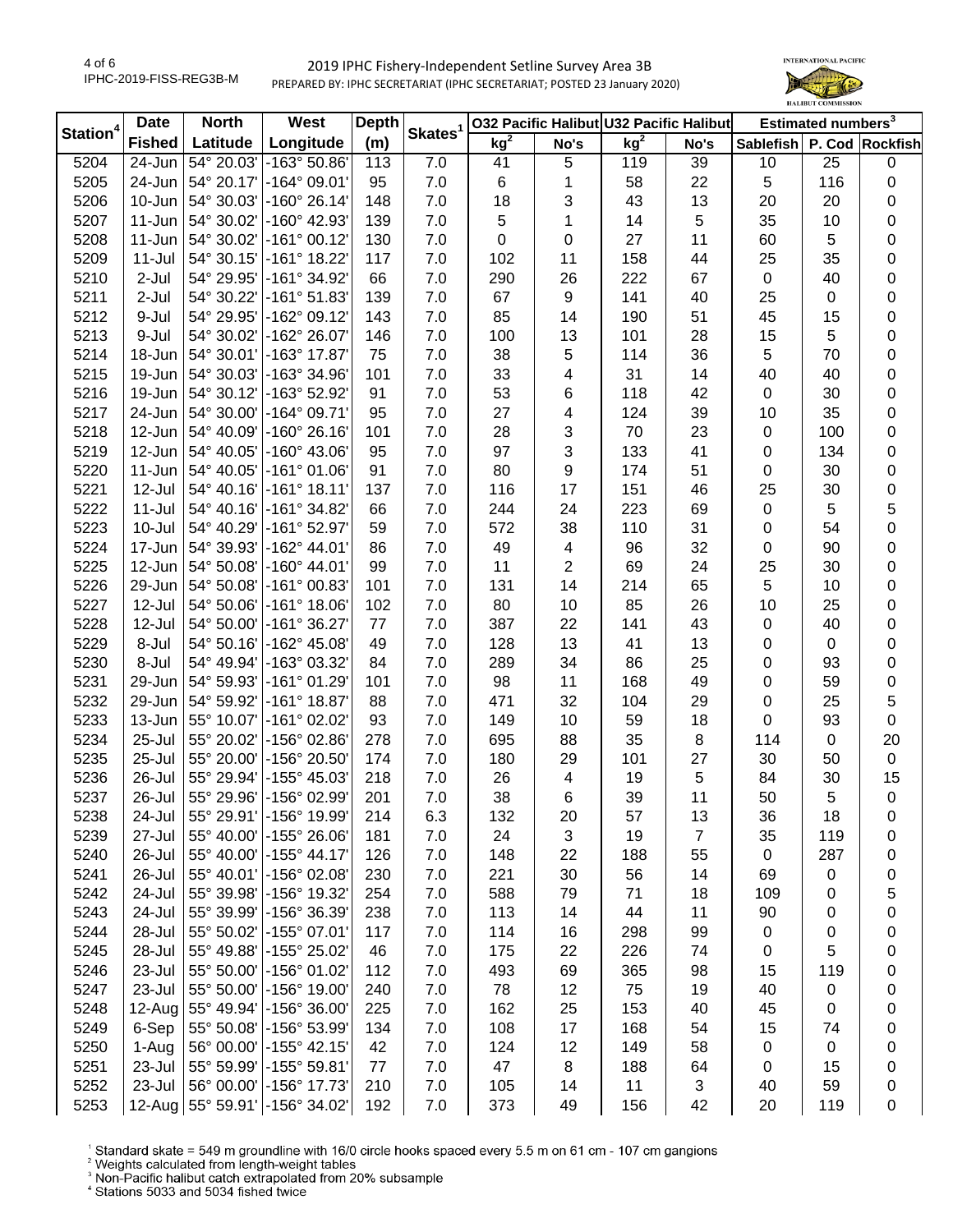

| Station <sup>4</sup> | <b>Date</b>   | <b>North</b>                 | West                      | <b>Depth</b> |                     | 032 Pacific Halibut U32 Pacific Halibut |      |             |                | Estimated numbers <sup>3</sup> |     |                  |
|----------------------|---------------|------------------------------|---------------------------|--------------|---------------------|-----------------------------------------|------|-------------|----------------|--------------------------------|-----|------------------|
|                      | <b>Fished</b> | Latitude                     | Longitude                 | (m)          | Skates <sup>1</sup> | kg <sup>2</sup>                         | No's | $kg^2$      | No's           | Sablefish P. Cod Rockfish      |     |                  |
| 5254                 | $4-Sep$       | 55° 59.99'                   | -157° 10.88'              | 112          | 7.0                 | 144                                     | 23   | 582         | 169            | 10                             | 10  | $\pmb{0}$        |
| 5255                 | 11-Aug        |                              | 56° 10.16'   -155° 59.01' | 212          | 7.0                 | 131                                     | 17   | 105         | 28             | 45                             | 5   | $\pmb{0}$        |
| 5256                 | $13-Auq$      |                              | 56° 10.01' - 156° 16.86'  | 229          | 7.0                 | 343                                     | 48   | 54          | 14             | 50                             | 59  | 0                |
| 5257                 | 12-Aug        | 56° 09.77'                   | -156° 35.02'              | 185          | 7.0                 | 92                                      | 12   | 176         | 48             | 10                             | 10  | 0                |
| 5258                 | 5-Sep         | 56° 09.95'                   | -156° 53.00'              | 82           | 7.0                 | 99                                      | 11   | 95          | 36             | 0                              | 5   | 0                |
| 5259                 | 5-Sep         | 56° 09.99'                   | $-157°$ 11.22             | 101          | 7.0                 | 513                                     | 56   | 396         | 112            | 5                              | 124 | 0                |
| 5260                 | 2-Aug         | 56° 09.89'                   | -157° 29.00'              | 154          | 7.0                 | 76                                      | 12   | 188         | 48             | 15                             | 20  | 0                |
| 5261                 | $11-Auq$      | 56° 19.91'                   | $-155^{\circ} 58.01$      | 207          | 7.0                 | 38                                      | 6    | 45          | 11             | 54                             | 0   | $\pmb{0}$        |
| 5262                 | 13-Aug        | 56° 20.00'                   | -156° 16.04'              | 276          | 7.0                 | 160                                     | 22   | 91          | 23             | 64                             | 0   | $\pmb{0}$        |
| 5263                 | 13-Aug        | 56° 20.01'                   | -156° 33.97'              | 181          | 7.0                 | 213                                     | 33   | 245         | 63             | 35                             | 5   | $\boldsymbol{0}$ |
| 5264                 | 5-Sep         | 56° 19.90'                   | -156° 52.02'              | 113          | 7.0                 | 247                                     | 31   | 337         | 102            | 5                              | 10  | 10               |
| 5265                 | 5-Sep         | 56° 19.99'                   | $\sim$ 157° 10.13'        | 170          | 7.0                 | 194                                     | 27   | 44          | 12             | 0                              | 0   | $\pmb{0}$        |
| 5266                 | 6-Aug         | 56° 20.00'                   | -157° 27.88′              | 71           | 7.0                 | 392                                     | 39   | 238         | 74             | 0                              | 0   | 5                |
| 5267                 | 5-Aug         | 56° 19.97'                   | -157° 46.00'              | 55           | 7.0                 | 844                                     | 84   | 292         | 90             | 0                              | 15  | $\boldsymbol{0}$ |
| 5268                 | 11-Aug        | 56° 29.87'                   | -155° 57.00'              | 241          | 7.0                 | 48                                      | 8    | 79          | 21             | 40                             | 0   | $\pmb{0}$        |
| 5269                 | 14-Aug        | 56° 29.99'                   | -156° 14.62               | 258          | 7.0                 | 226                                     | 30   | 109         | 27             | 45                             | 0   | $\pmb{0}$        |
| 5270                 | 14-Aug        | $ 56^{\circ} 30.01^{\circ} $ | 156° 32.85°               | 192          | 7.0                 | 120                                     | 18   | 124         | 32             | 25                             | 0   | $\pmb{0}$        |
| 5271                 | 7-Aug         | 56° 29.92'                   | $\,$ -156° 50.99'         | 91           | 7.0                 | 220                                     | 30   | 301         | 95             | 0                              | 35  | $\pmb{0}$        |
| 5272                 | 6-Aug         |                              | 56° 30.10' - 157° 27.99'  | 141          | 7.0                 | 601                                     | 74   | 283         | 73             | 0                              | 84  | 0                |
| 5273                 | 14-Aug        | 56° 39.95'                   | -156° 14.01′              | 212          | 7.0                 | 367                                     | 54   | 176         | 45             | 34                             | 5   | 0                |
| 5274                 | 14-Aug        | 56° 40.09'                   | -156° 31.99'              | 152          | 7.0                 | 758                                     | 92   | 302         | 78             | 5                              | 0   | 0                |
| 5275                 | 7-Aug         | 56° 39.95'                   | -156° 50.98'              | 97           | 7.0                 | 432                                     | 58   | 373         | 101            | 0                              | 25  | 0                |
| 5276                 | 7-Aug         | 56° 40.02'                   | -157° 08.98'              | 135          | 7.0                 | 431                                     | 52   | 194         | 52             | 0                              | 40  | 0                |
| 5278                 | $15-Au$ g     | 56° 50.00'                   | -156° 32.38′              | 106          | 7.0                 | 364                                     | 48   | 202         | 57             | 0                              | 30  | $\pmb{0}$        |
| 5279                 | 15-Aug        | 56°50.00'                    | $\mid$ -156° 50.00'       | 104          | 7.0                 | 705                                     | 97   | 371         | 92             | 10                             | 30  | 0                |
| 5280                 | 16-Aug        | 56° 59.99'                   | -156° 12.86'              | 139          | 7.0                 | 298                                     | 34   | 84          | 22             | 40                             | 99  | $\pmb{0}$        |
| 5503                 | 31-Aug        | 56° 19.80'                   | $-155^{\circ}$ 05.02'     | 27           | 7.0                 | 156                                     | 16   | 9           | 3              | 0                              | 0   | $\pmb{0}$        |
| 5504                 | 20-Aug        | 56° 20.02'                   | $\vert$ -153° 35.78'      | 68           | 7.0                 | 1,200                                   | 96   | 131         | 37             | 0                              | 0   | $\pmb{0}$        |
| 5505                 | 31-Aug        |                              | 56° 29.90' - 155° 02.79'  | 24           | 7.0                 | 196                                     | 14   | 6           | $\overline{2}$ | 0                              | 5   | $\pmb{0}$        |
| 5507                 | 6-Aug         | 56° 29.70'                   | $ -153^{\circ}$ 50.95'    | 38           | 5.4                 | 401                                     | 31   | 49          | 16             | 0                              | 0   | 4                |
| 5508                 | 23-Aug        | $ 56^\circ 40.11^\circ $     | 154° 44.99∣−              | 29           | 7.1                 | 87                                      | 7    | $\mathbf 0$ | $\pmb{0}$      | 0                              | 0   | $\boldsymbol{0}$ |
| 5509                 | 21-Aug        |                              | 56° 42.60'   -154° 23.99' | 27           | 6.9                 | 31                                      | 2    | 5           | $\overline{c}$ | 0                              | 5   | 0                |
| 5510                 | $10 - Aug$    | 57° 29.86'                   | $\mid$ -155° 51.96'       | 37           | 7.0                 | 250                                     | 16   | 29          | 8              | 0                              | 0   | $\pmb{0}$        |
| 5512                 | 10-Aug        |                              | 57° 39.93'   -155° 32.92' | 64           | 7.1                 | 364                                     | 45   | 176         | 50             | 0                              | 30  | $\boldsymbol{0}$ |
| 5513                 | 25-Jul        |                              | 55° 19.99' - 155° 45.86'  | 649          | 7.0                 | 0                                       | 0    | 0           | 0              | 125                            | 0   | 0                |
| 5515                 | 27-Jul        |                              | 55° 29.99' - 155° 08.56'  | 567          | 7.0                 | 0                                       | 0    | 0           | 0              | 35                             | 0   | 0                |
| 5516                 | 27-Jul        | 55° 40.01'                   | $\mid$ -155° 08.18'       | 490          | 7.0                 | 0                                       | 0    | 0           | 0              | 30                             | 0   | 0                |
| 5518                 | 6-Sep         | 56° 00.02'                   | -156° 53.99'              | 102          | 7.0                 | 36                                      | 6    | 258         | 84             | 0                              | 218 | 0                |
| 5519                 | 28-Jul        | 55° 59.92'                   | -155° 25.03'              | 29           | 6.9                 | 689                                     | 66   | 309         | 94             | 0                              | 10  | 0                |
| 5520                 | 5-Aug         | 56° 29.83'                   | -157° 45.99'              | 57           | 7.0                 | 52                                      | 8    | 135         | 40             | 0                              | 84  | 0                |
| 5521                 | 6-Aug         | 56° 30.00'                   | -157° 10.10'              | 35           | 7.0                 | 366                                     | 33   | 135         | 44             | 0                              | 0   | 0                |
| 5524                 | 16-Aug        | 56° 59.93'                   | -156° 31.97'              | 108          | 7.0                 | 550                                     | 52   | 148         | 44             | 0                              | 40  | 0                |
| 5525                 | 16-Aug        |                              | 57° 09.99' -156° 12.90'   | 53           | 7.0                 | 541                                     | 56   | 412         | 122            | 0                              | 0   | $\pmb{0}$        |
| 5527                 | 9-Sep         |                              | 55° 50.06' -158° 41.00'   | 68           | 7.0                 | 510                                     | 44   | 309         | 108            | 0                              | 5   | 10               |
| 5528                 | 3-Aug         | 55° 59.92'                   | -158° 22.99'              | 62           | 7.0                 | 1,407                                   | 109  | 282         | 86             | 0                              | 0   | 5                |
| 5529                 | 4-Aug         |                              | 56° 30.04' - 158° 04.21'  | 33           | 7.0                 | 176                                     | 16   | 40          | 13             | 0                              | 25  | 0                |
| 5530                 | $11 - Jun$    |                              | 54° 20.48' - 159° 50.62'  | 331          | 7.0                 | 0                                       | 0    | 0           | 0              | 45                             | 0   | 5                |
| 5532                 | 3-Jun         |                              | 54° 52.60' - 159° 34.10'  | 40           | 7.1                 | 51                                      | 7    | 35          | 12             | 0                              | 121 | 0                |
| 5534                 | 3-Jun         |                              | 54° 59.91' - 159° 34.52'  | 51           | 7.0                 | 255                                     | 17   | 66          | 21             | 0                              | 25  | 0                |
| 5535                 | 1-Jun         |                              | 54° 59.88' -160° 13.95'   | 55           | 7.0                 | 189                                     | 15   | 93          | 34             | 0                              | 59  | 0                |